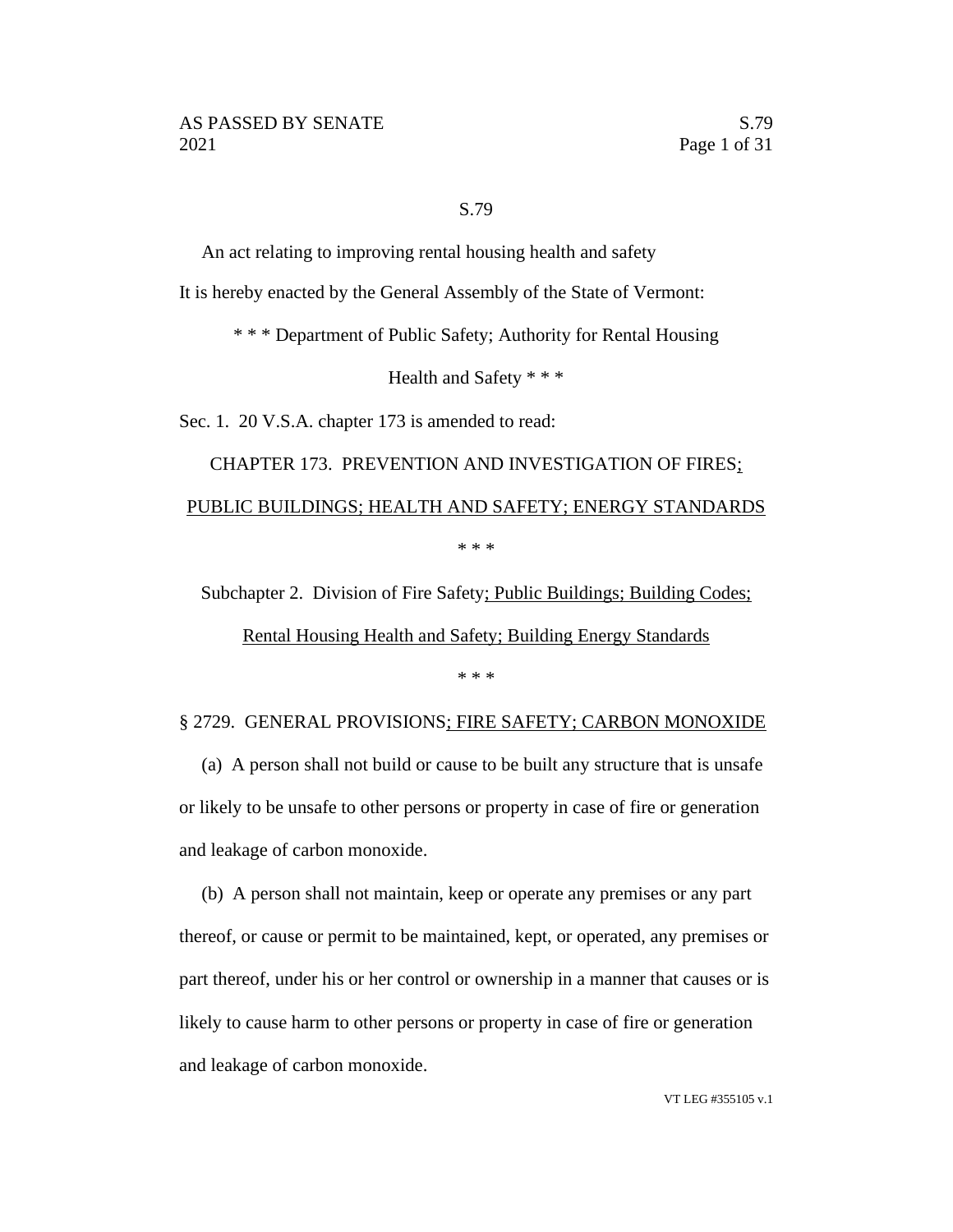(c) On premises under a person's control, excluding single family owneroccupied houses and premises, that person shall observe rules adopted under this subchapter for the prevention of fires and carbon monoxide leakage that may cause harm to other persons or property.

(d) Any condominium or multiple unit dwelling using a common roof, or row houses so-called, or other residential buildings in which people sleep, including hotels, motels, and tourist homes, excluding single family owneroccupied houses and premises, whether the units are owned or leased or rented, shall be subject to the rules adopted under this subchapter and shall be provided with one or more carbon monoxide detectors, as defined in 9 V.S.A. § 2881(3), properly installed according to the manufacturer's requirements. § 2730. DEFINITIONS

(a) As used in this subchapter, "public building" means:

\* \* \*

(D) a building in which people rent accommodations, whether overnight or for a longer term, including "rental housing" as defined in subsection (f) of this section;

\* \* \*

VT LEG #355105 v.1 (2) Use of any portion of a building in a manner described in this subsection shall make the entire building a "public building" for purposes of this subsection. For purposes of this subsection, a "person" does not include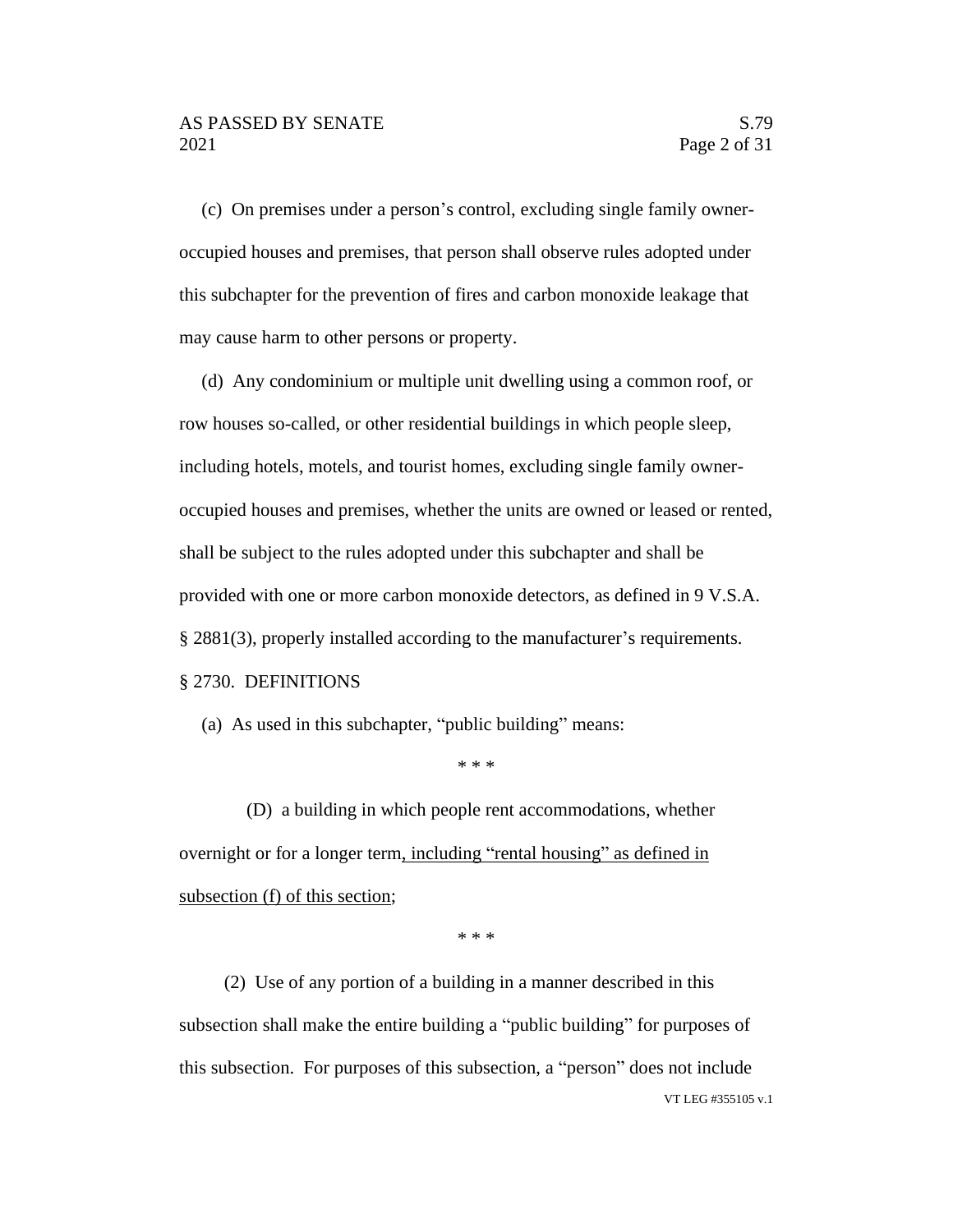an individual who is directly related to the employer and who resides in the employment-related building.

(b) The term "public building" does not include:

(1) An owner-occupied single family residence, unless used for a

purpose described in subsection (a) of this section.

\* \* \*

(4) A single family residence with an accessory dwelling unit as permitted under 24 V.S.A. § 4406(4)(D). [Repealed.]

\* \* \*

(f) "Rental housing" means a "dwelling unit" as defined in  $9 \text{ V.S.A. }$  \$4451 and a "short-term rental" as defined in 18 V.S.A. § 4301.

§ 2731. RULES; INSPECTIONS; VARIANCES

(a) Rules.

(1) The Commissioner is authorized to adopt rules regarding the construction, health, safety, sanitation, and fitness for habitation of buildings, maintenance and operation of premises, and prevention of fires and removal of fire hazards, and to prescribe standards necessary to protect the public, employees, and property against harm arising out of or likely to arise out of fire.

\* \* \*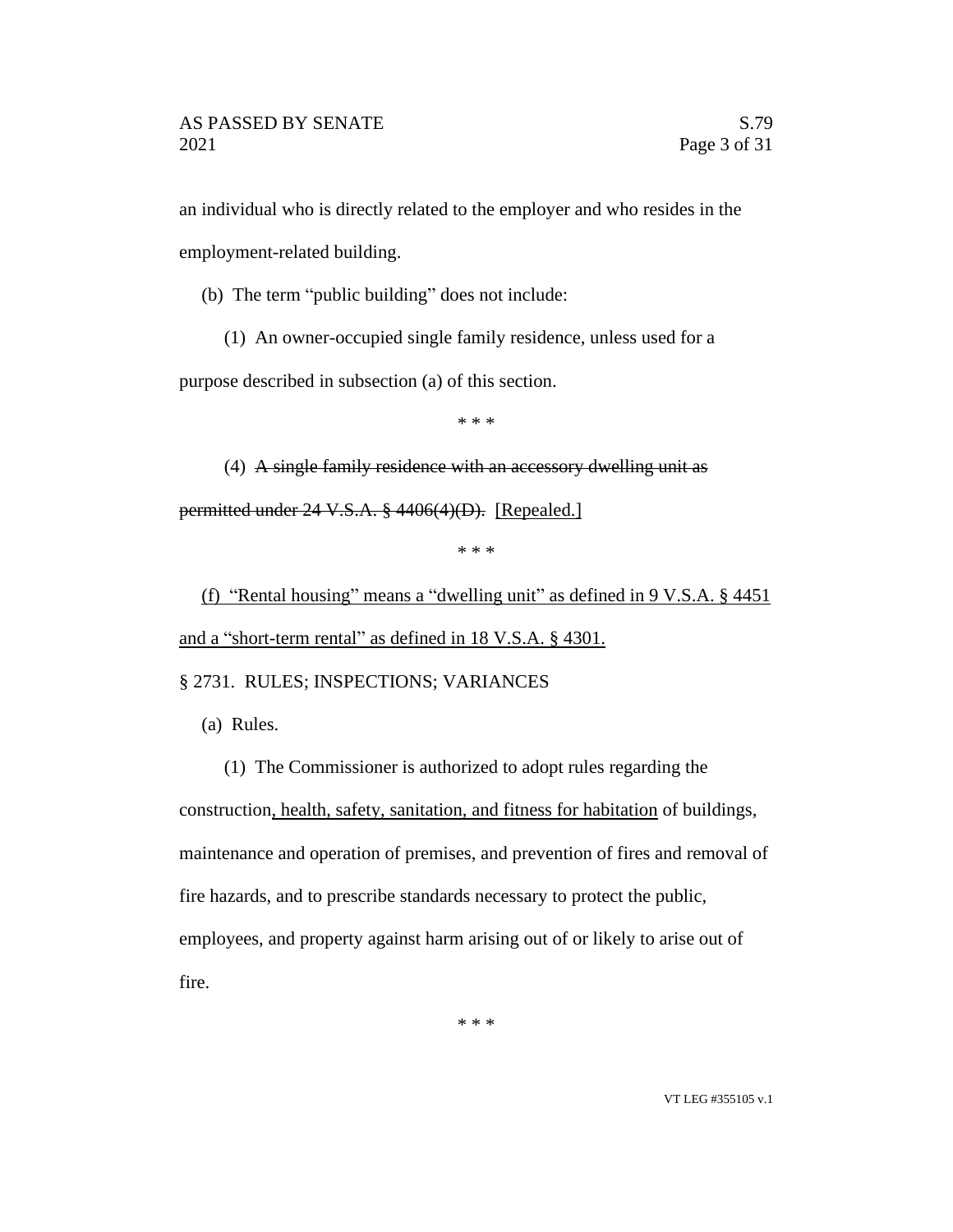(b) Inspections.

(1) The Commissioner shall conduct inspections of premises to ensure that the rules adopted under this subchapter are being observed and may establish priorities for enforcing these rules and standards based on the relative risks to persons and property from fire of particular types of premises.

(2) The Commissioner may also conduct inspections to ensure that buildings are constructed in accordance with approved plans and drawings.

(3) When conducting an investigation of rental housing, the

Commissioner shall:

(A) issue a written inspection report on the unit or building that:

(i) contains findings of fact that serve as the basis of one or more violations;

(ii) specifies the requirements and timelines necessary to correct a violation;

(iii) provides notice that the landlord is prohibited from renting the affected unit to a new tenant until the violation is corrected; and

(iv) provides notice in plain language that the landlord or agents of the landlord must have access to the rental unit to make repairs as ordered by the Commissioner consistent with the access provisions in 9 V.S.A. § 4460;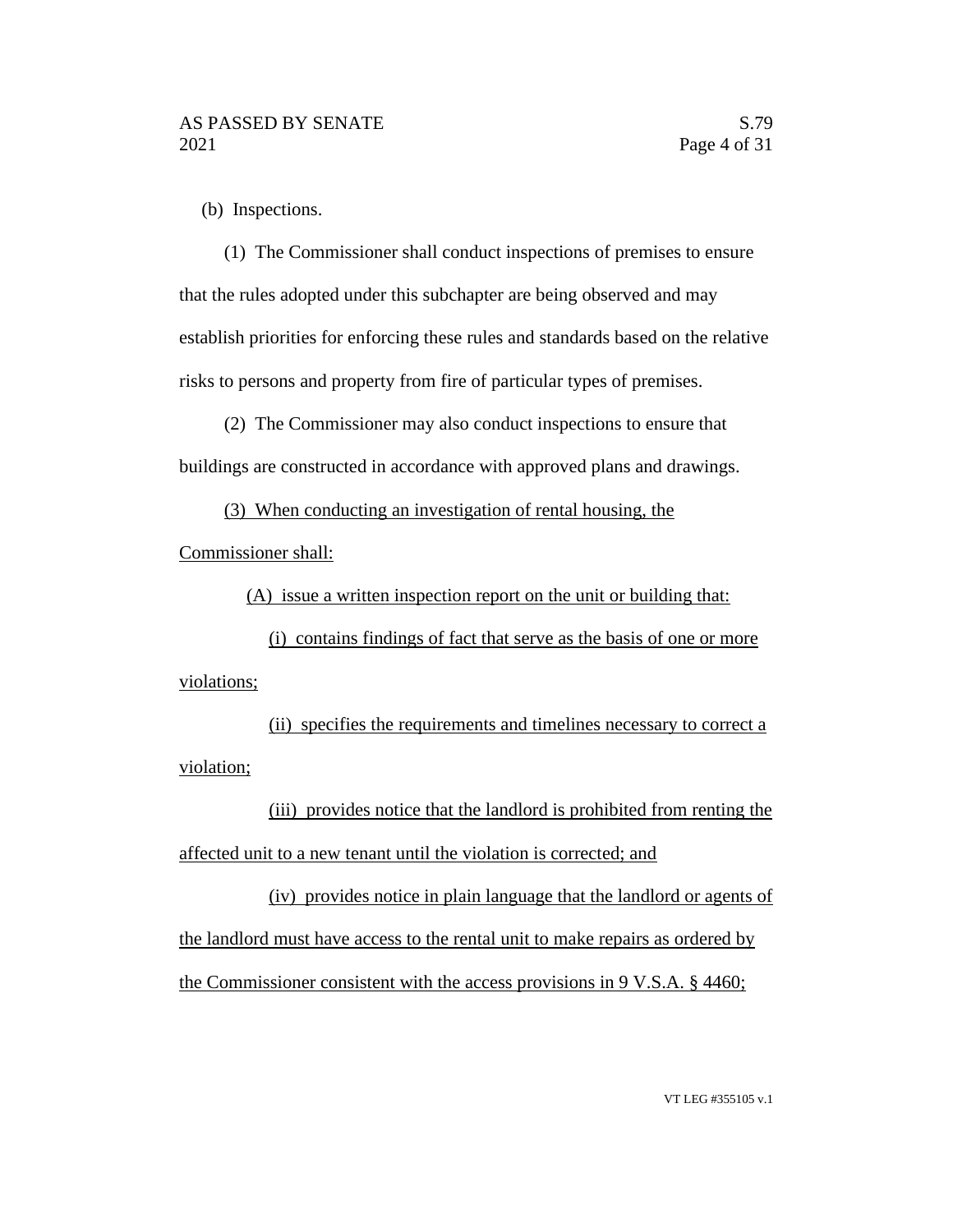(B) provide a copy of the inspection report to the landlord, to the person who requested the inspection, and to any tenants who are affected by a violation:

(i) electronically, if the Department has an electronic mailing

address for the person; or

(ii) by first-class mail, if the Department does not have an

electronic mailing address for the person;

(C) if an entire building is affected by a violation, provide a notice of inspection, either directly to the individual tenants or posted in a common area, that specifies:

(i) the date of the inspection;

(ii) that violations were found and must be corrected by a certain

date;

(iii) how to obtain a copy of the inspection electronically or by first-class mail; and

(iv) if the notice is posted in a common area, that the notice shall not be removed until authorized by the Commissioner;

(D) make the inspection report available as a public record.

(c) Fees. The following fire prevention and building code fees are established: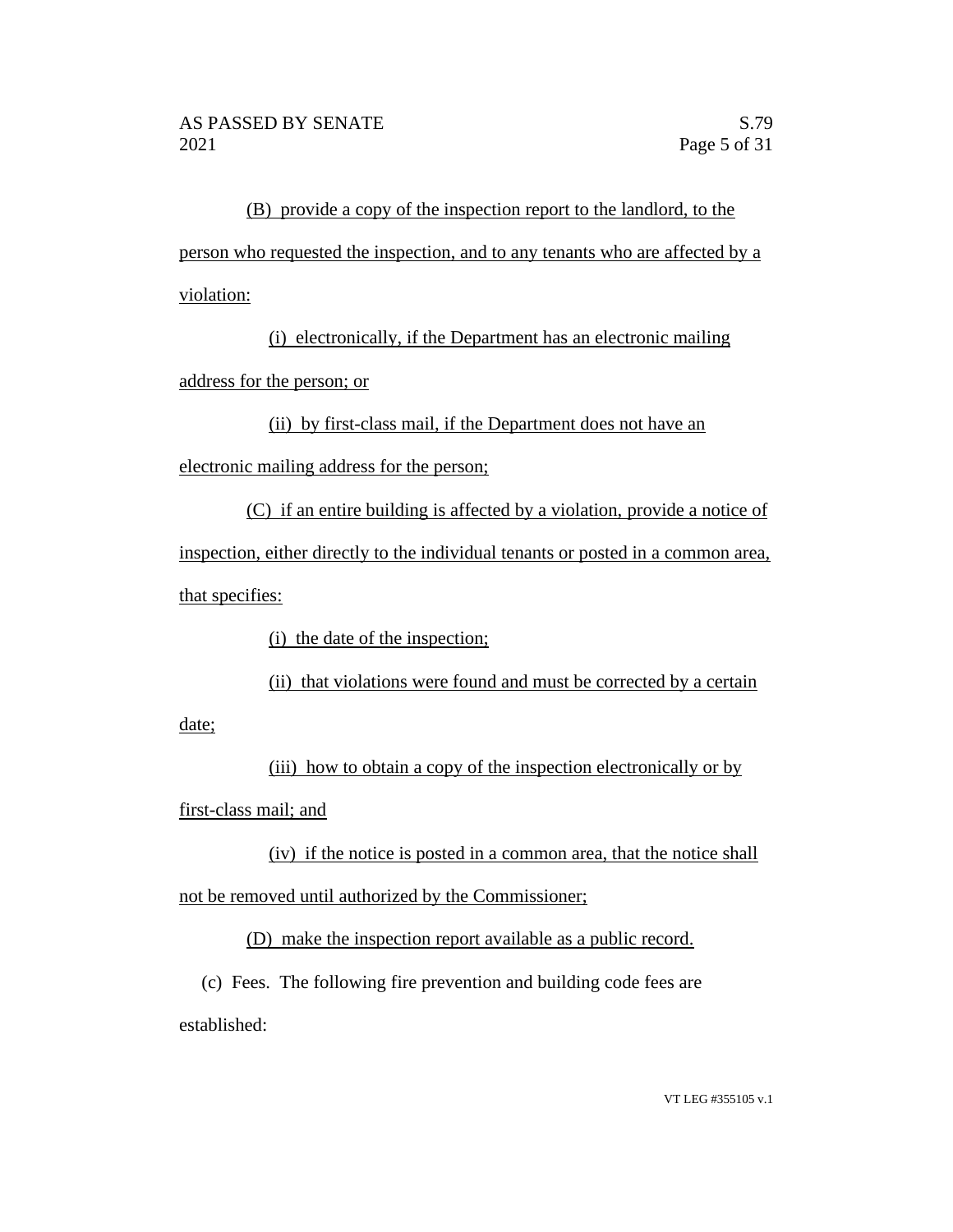(1) The permit application fee for a construction plan approval shall be based on \$8.00 per each \$1,000.00 of the total valuation of the construction work proposed to be done for all buildings, but in no event shall the permit application fee exceed \$185,000.00 nor be less than \$50.00.

(2) When an inspection is required due to the change in use or ownership of a public building, the fee shall be \$125.00.

(3) The proof of inspection fee for fire suppression, alarm, detection,

and any other fire protection systems shall be \$30.00.

(4) Three-year initial certificate of fitness and renewal fees for individuals performing activities related to fire or life safety established under subsection (a) of this section shall be:

(A) Water-based fire protection system design:

(i) Initial certification: \$150.00.

(ii) Renewal: \$50.00.

(B) Water-based fire protection system installation, maintenance,

repair, and testing:

- (i) Initial certification: \$115.00.
- (ii) Renewal: \$50.00.
- (C) Gas appliance installation, inspection, and service: \$60.00.
- (D) Oil burning equipment installation, inspection, and service:

\$60.00.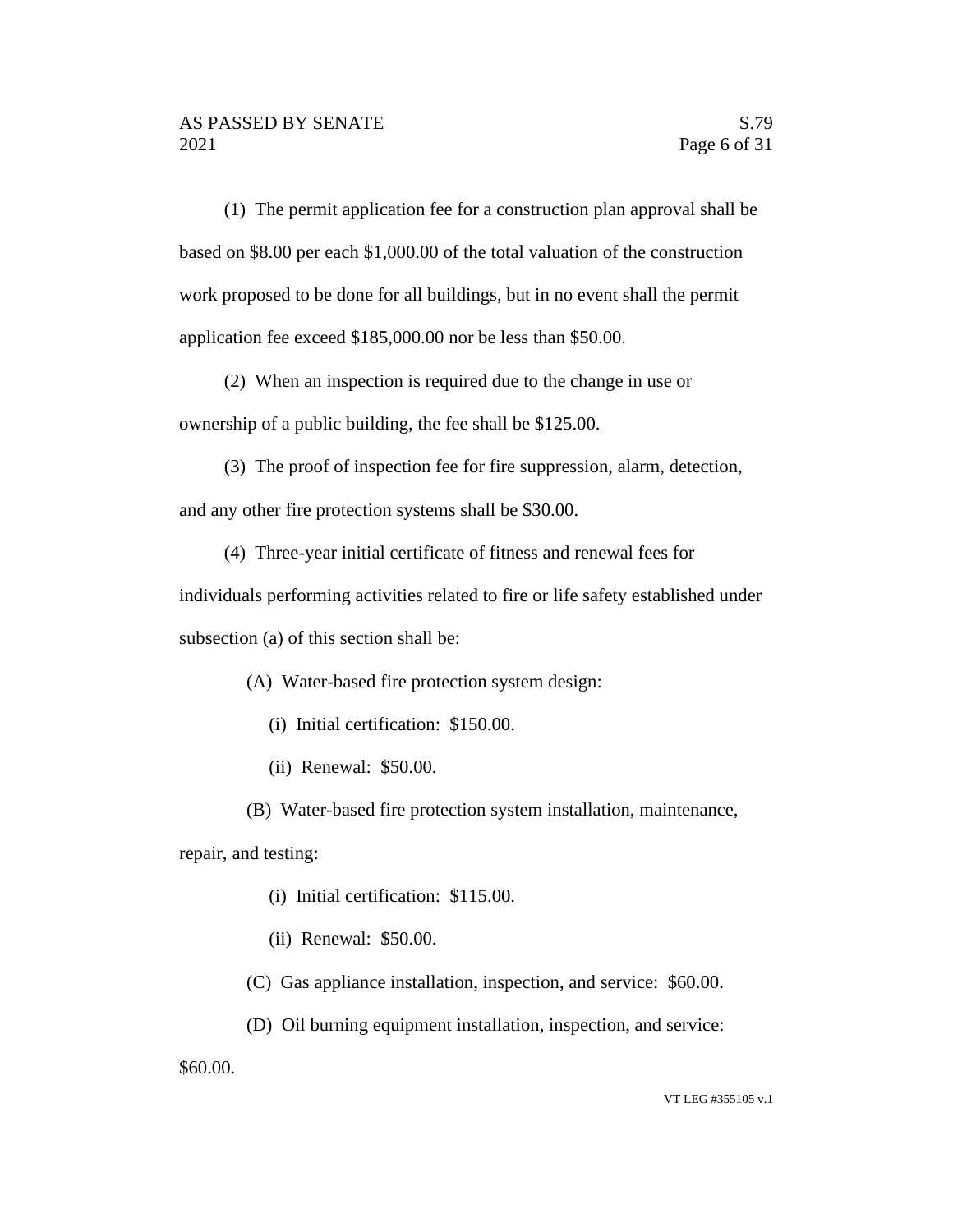(E) Fire alarm system inspection and testing: \$90.00.

(F) Limited oil burning equipment installation, inspection, and

service: \$60.00.

(G) Domestic water-based fire protection system installation,

maintenance, repair, and testing:

(i) Initial certification: \$60.00.

(ii) Renewal: \$20.00.

(H) Fixed fire extinguishing system design, installation, inspection, servicing, and recharging:

(i) Initial certification: \$60.00.

(ii) Renewal: \$20.00.

(I) Emergency generator installation, maintenance, repair, and testing: \$30.00;

(J) Chimney and solid fuel burning appliance cleaning, maintenance, and evaluation: \$30.00.

(d) Permit processing. The Commissioner shall make all practical efforts to process permits in a prompt manner. The Commissioner shall establish time limits for permit processing as well as procedures and time periods within which to notify applicants whether an application is complete.

VT LEG #355105 v.1 (e) Variances; exemptions. Except for any rules requiring the education module regarding the State's energy goals described in subdivision (a)(2) of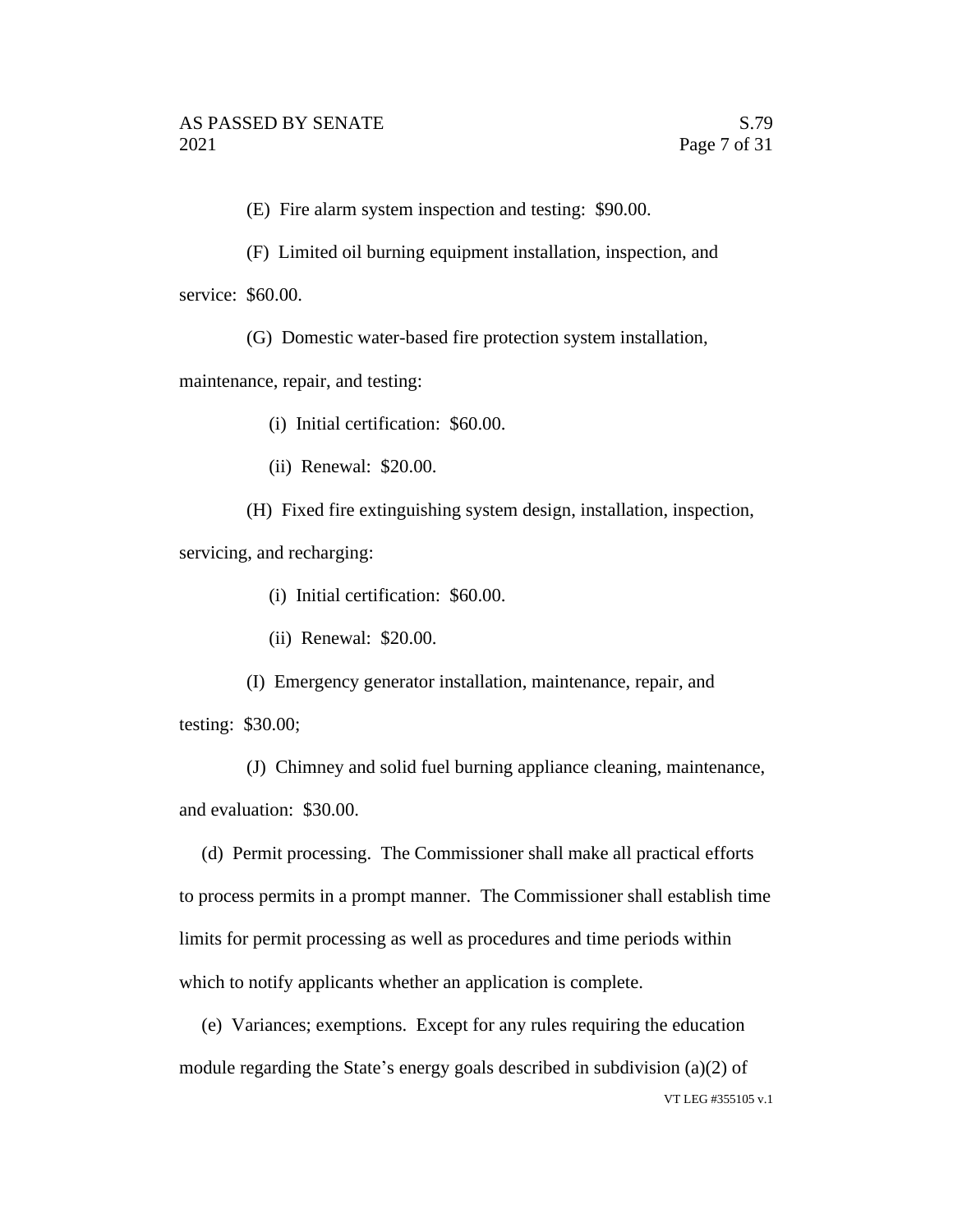this section, the Commissioner may grant variances or exemptions from rules adopted under this subchapter where strict compliance would entail practical difficulty, unnecessary hardship, or is otherwise found unwarranted, provided that:

(1) any such variance or exemption secures the public safety and health;

(2) any petitioner for such a variance or exemption can demonstrate that the methods, means, or practices proposed to be taken in lieu of compliance with the rule or rules provide, in the opinion of the Commissioner, equal protection of the public safety and health as provided by the rule or rules;

(3) the rule or rules from which the variance or exemption is sought has not also been adopted as a rule or standard under 21 V.S.A. chapter 3, subchapters 4 and 5; and

(4) any such variance or exemption does not violate any of the provisions of 26 V.S.A. chapters 3 and 20 or any rules adopted thereunder.

\* \* \*

# § 2733. ORDERS TO REPAIR, REHABILITATE, OR REMOVE **STRUCTURE**

(a)(1) Whenever the commissioner Commissioner finds that premises or any part of them does not meet the standards adopted under this subchapter, the commissioner Commissioner may order it repaired or rehabilitated.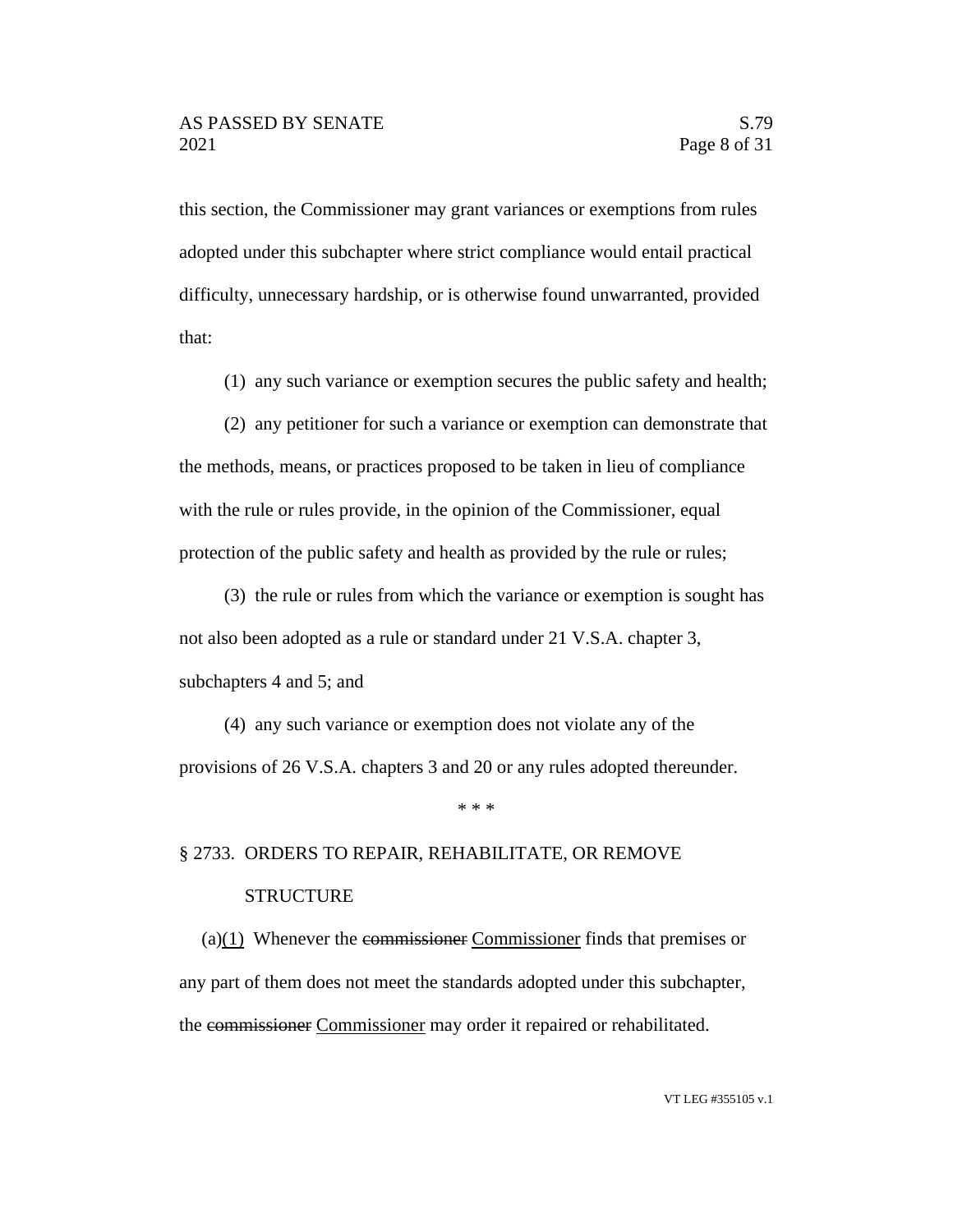(2) If it the premises is not repaired or rehabilitated within a reasonable time as specified by the commissioner Commissioner in his or her order, the commissioner Commissioner may order the premises or part of them closed, if by doing so the public safety will not be imperiled; otherwise he or she shall order demolition and removal of the structure, or fencing of the premises.

(3) Whenever a violation of the rules is deemed to be imminently hazardous to persons or property, the commissioner Commissioner shall order the violation corrected immediately.

(4) If the violation is not corrected, the commissioner Commissioner may then order the premises or part of them immediately closed and to remain closed until the violation is corrected.

(b) Whenever a structure, by reason of age, neglect, want of repair, action of the elements, destruction, either partial or total by fire or other casualty or other cause, is so dilapidated, ruinous, decayed, filthy, unstable, or dangerous as to constitute a material menace or damage in any way to adjacent property, or to the public, and has so remained for a period of not less than one week, the commissioner Commissioner may order such structure demolished and removed.

VT LEG #355105 v.1 (c) Orders issued under this section shall be served by certified mail with return receipt requested or in the discretion of the commissioner Commissioner, shall be served in the same manner as summonses are served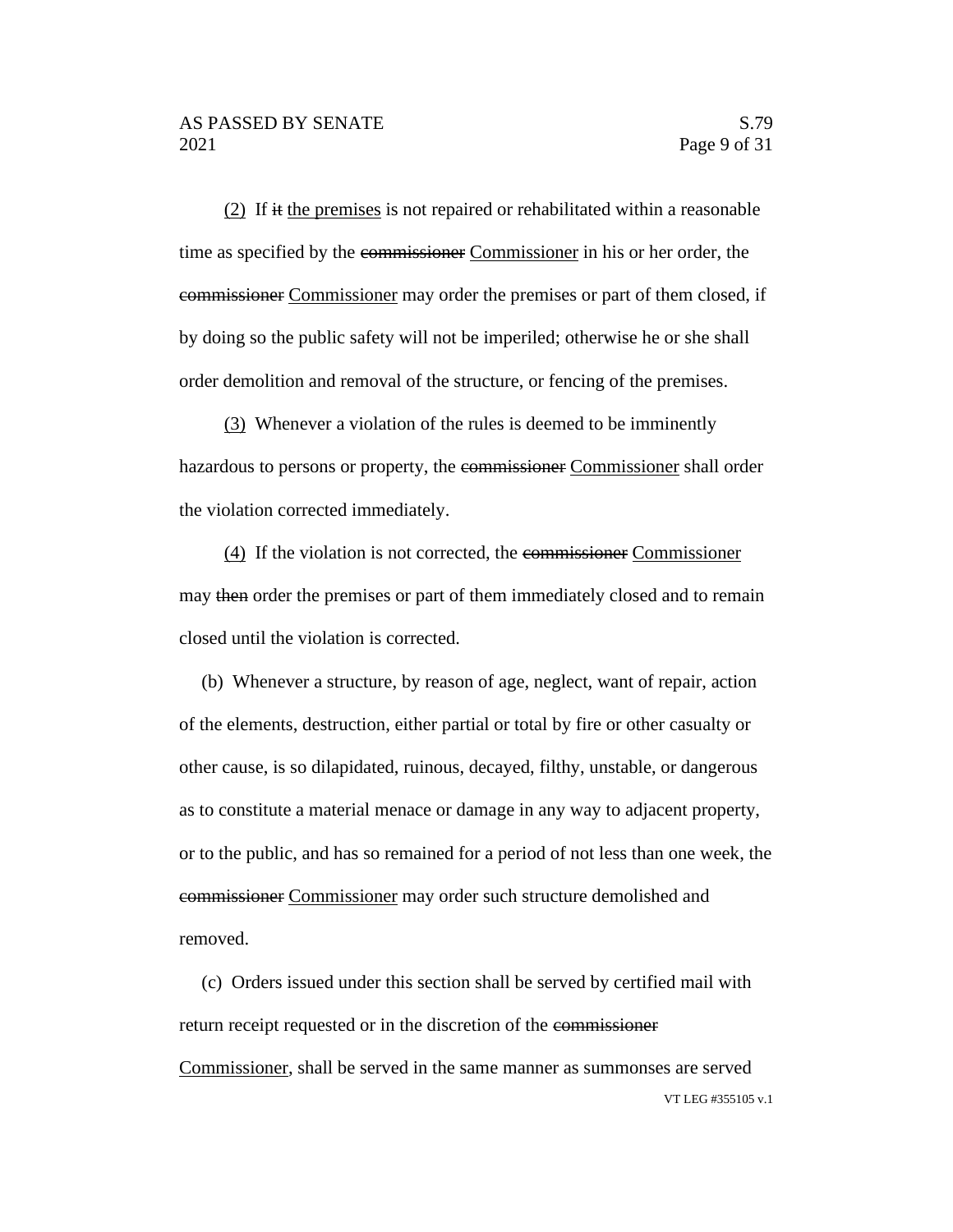under the Vermont Rules of Civil Procedure promulgated by the supreme court Supreme Court, to all persons who have a recorded interest in the property recorded in the place where land records for the property are recorded, or who will be temporarily or permanently displaced by the order, including owners, tenants, mortgagees, attaching creditors, lien holders, and public utilities or water companies serving the premises.

#### § 2734. PENALTIES

(a)(1) A person who violates any provision of this subchapter or any order or rule issued pursuant thereto shall be fined not more than \$10,000.00.

(2) The state's attorney State's Attorney of the county in which such violation occurs shall prosecute the violation and may commence a proceeding in the superior court Superior Court to compel compliance with such order or rule, and such court may make orders and decrees therein by way of writ of injunction or otherwise.

 $(b)(1)$  A person who fails to comply with a lawful order issued under authority of this subchapter in case of sudden emergency shall be fined not more than \$20,000.00.

(2) A person who fails to comply with an order requiring notice shall be fined \$200.00 for each day's neglect commencing with the effective date of such order or the date such order is finally determined if an appeal has been filed.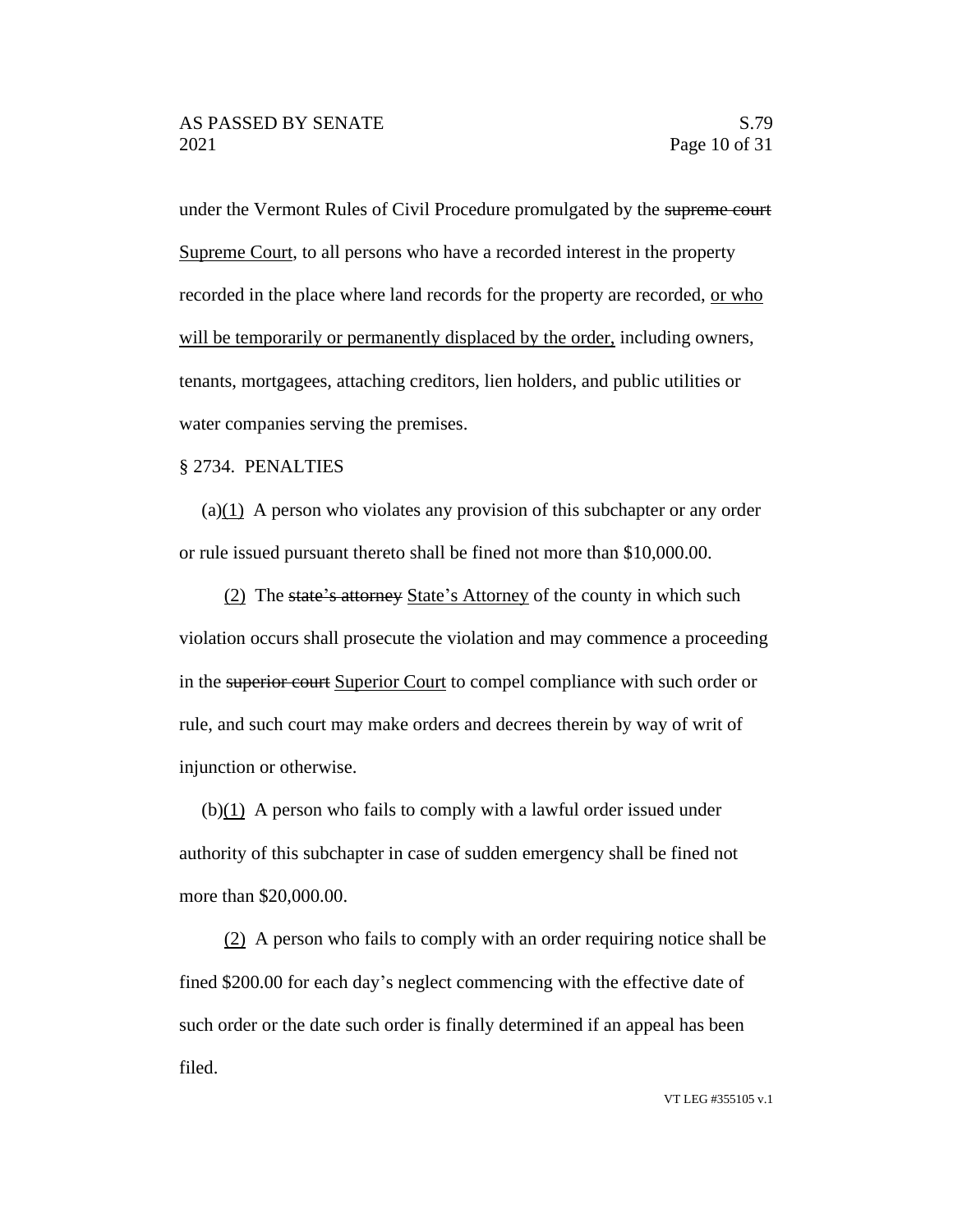$(c)(1)$  The commissioner Commissioner may, after notice and opportunity for hearing, assess an administrative penalty of not more than \$1,000.00 for each violation of this subchapter or any rule adopted under this subchapter.

(2) Penalties assessed pursuant to this subsection shall be based on the severity of the violation.

(3) An election by the commissioner Commissioner to proceed under this subsection shall not limit or restrict the commissioner's Commissioner's authority under subsection (a) of this section.

(d) Violation of any rule adopted under this subchapter shall be prima facie evidence of negligence in any civil action for damage or injury which that is the result of the violation.

\* \* \*

#### § 2736. MUNICIPAL ENFORCEMENT

(a) $(1)$  The legislative body of a municipality may appoint one or more trained and qualified officials and may establish procedures to enforce rules and standards adopted under subsection 2731(a) of this title.

(2) After considering the type of buildings within the municipality, if the commissioner Commissioner determines that the training, qualifications, and procedures are sufficient, he or she may assign responsibility to the municipality for enforcement of some or all of these rules and standards.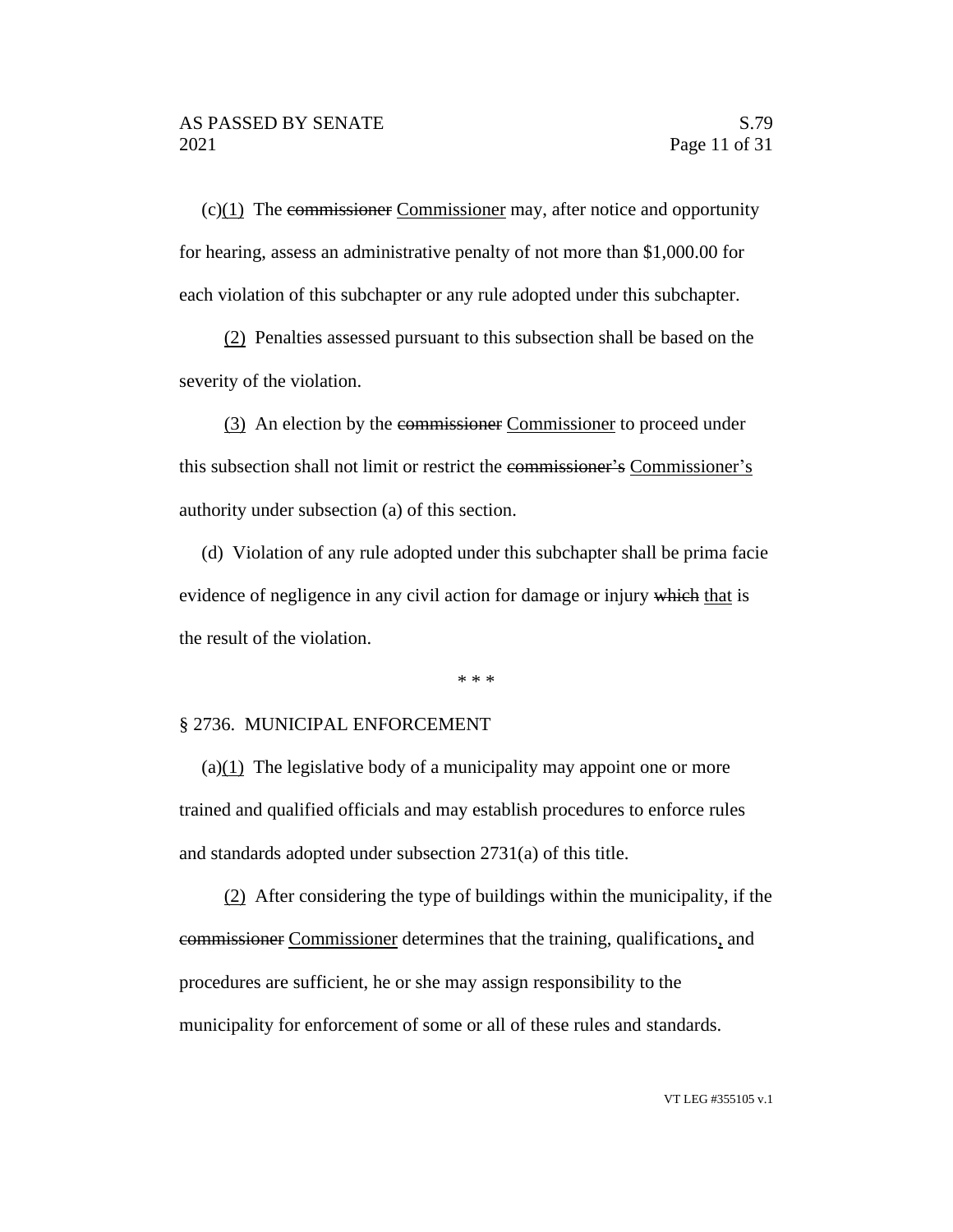(3) The commissioner Commissioner may also assign responsibility for enforcement of the rules of the access board adopted under section 2902 of this title.

(4) The commissioner Commissioner shall provide continuing review, consultation, and assistance as may be necessary.

(5) The assignment of responsibility may be revoked by the commissioner Commissioner after notice and an opportunity for hearing if the commissioner Commissioner determines that the training, qualifications, or procedures are insufficient.

(6) The assignment of responsibility shall not affect the commissioner's Commissioner's authority under this subchapter.

(b) If a municipality assumes responsibility under subsection (a) of this section for performing any functions that would be subject to a fee established under subsection 2731(a) of this title, the municipality may establish and collect reasonable fees for its own use, and no fee shall be charged for the benefit of the state State.

(c)(1) Subject to rules adopted under section 2731 of this title, municipal officials appointed under this section may enter any premises in order to carry out the responsibilities of this section.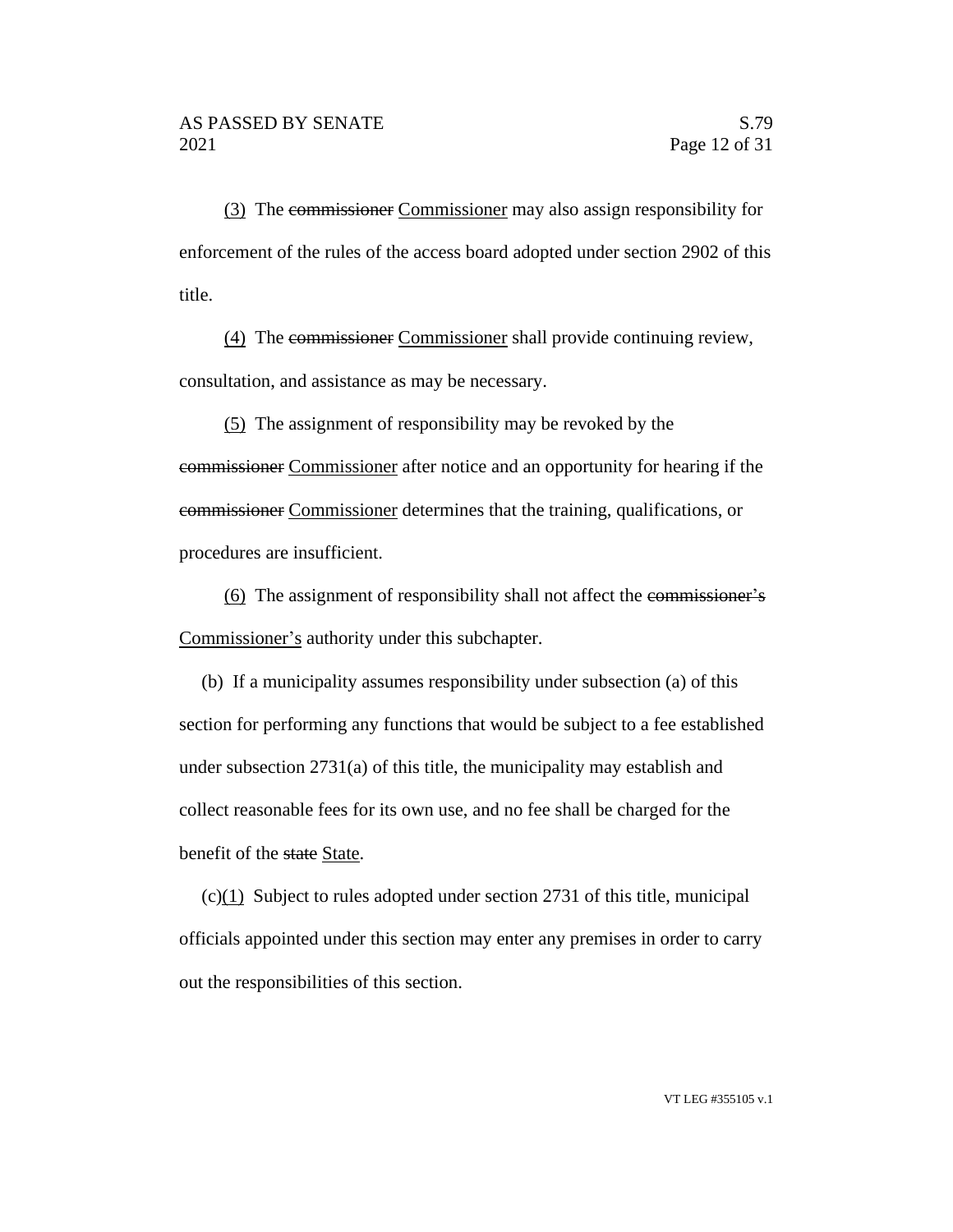(2) The officials may order the repair, rehabilitation, closing, demolition, or removal of any premises to the same extent as the commissioner Commissioner may under section 2732 of this title.

(d) Upon a determination by the commissioner Commissioner that a municipality has established sufficient procedures for granting variances and exemptions, such variances and exemptions may be granted to the same extent authorized under subsection 2731(b) of this title.

(e) The results of all activities conducted by municipal officials under this section shall be reported to the commissioner Commissioner periodically upon request.

(f) Nothing in this section shall be interpreted to decrease the authority of municipal officials under other laws, including laws concerning building codes and laws concerning housing codes.

\* \* \*

# § 2738. FIRE PREVENTION AND BUILDING INSPECTION SPECIAL FUND

(a) The fire prevention and building inspection special fund revenues shall be from the following sources:

(1) fees relating to construction and inspection of public building and fire prevention inspections under section 2731 of this title;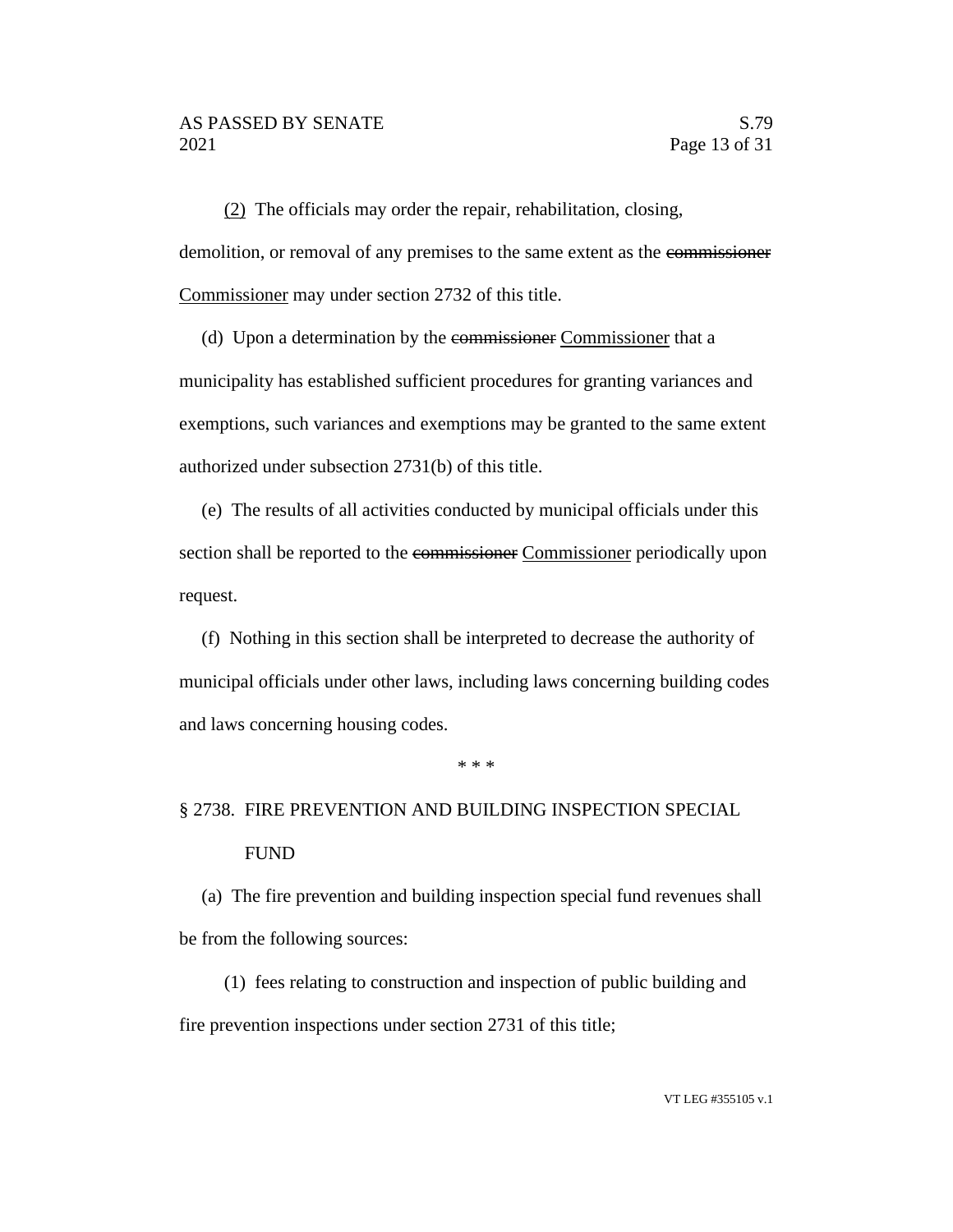(2) fees relating to boilers and pressure vessels under section 2883 of this title;

(3) fees relating to electrical installations and inspections and the licensing of electricians under 26 V.S.A. §§ 891-915;

(4) fees relating to cigarette certification under section 2757 of this title; and

(5) fees relating to plumbing installations and inspections and the licensing of plumbers under 26 V.S.A. §§ 2171-2199.

(b) Fees collected under subsection (a) of this section shall be available to the department of public safety Department of Public Safety to offset the costs of the division of fire safety Division of Fire Safety.

(c) The commissioner of finance and management Commissioner of Finance and Management may anticipate receipts to this fund and issue warrants based thereon.

\* \* \*

\* \* \* State Rental Housing Registry; Registration Requirement \* \* \* Sec. 2. 3 V.S.A. § 2478 is added to read:

#### § 2478. STATE RENTAL HOUSING REGISTRY; HOUSING DATA

VT LEG #355105 v.1 (a) The Department of Housing and Community Development, in coordination with the Division of Fire Safety, the Department of Health, the Enhanced 911 Board, and the Department of Taxes, shall create and maintain a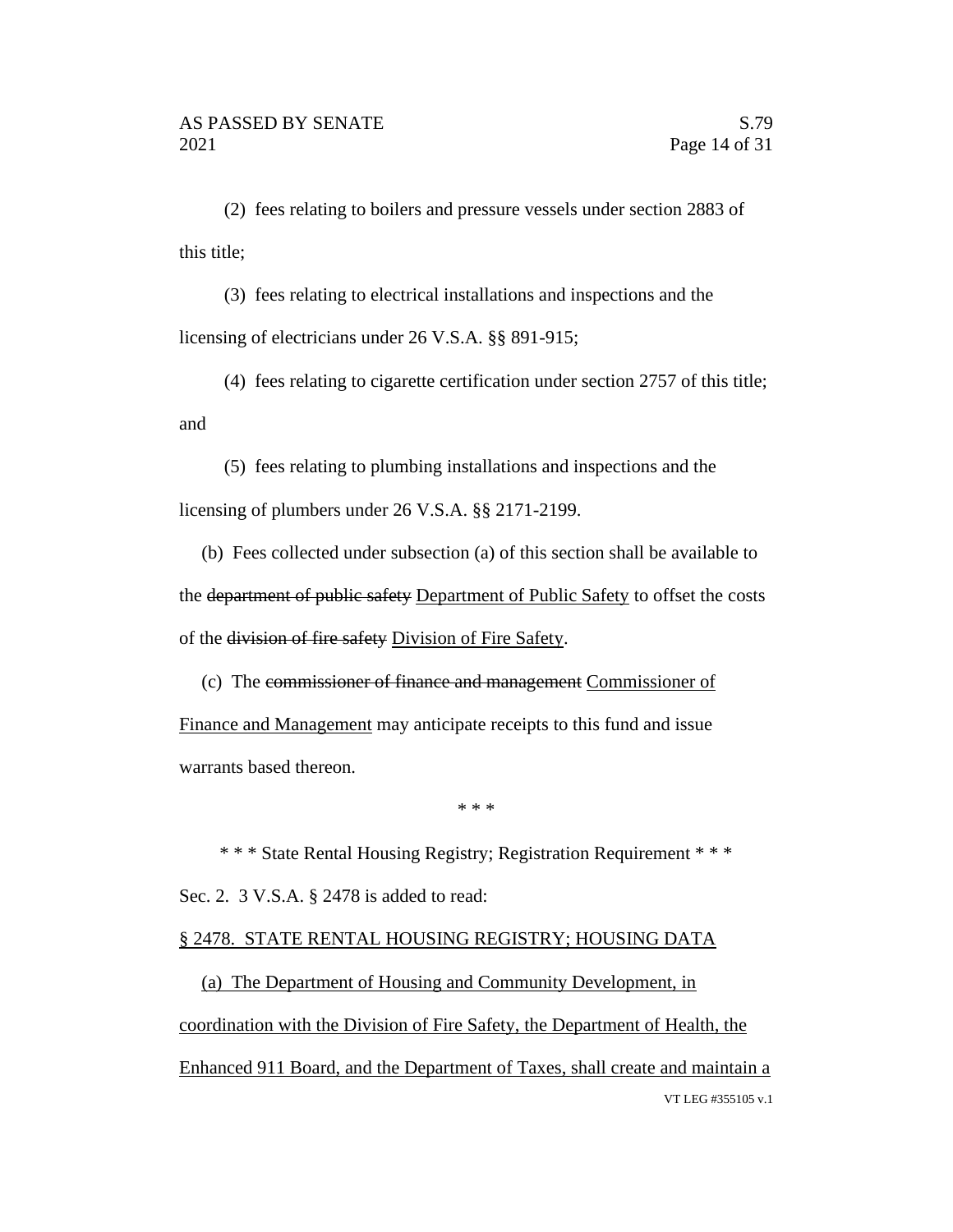registry of the rental housing in this State, which includes a "dwelling unit" as

defined in 9 V.S.A. § 4451 and a "short-term rental" as defined in 18 V.S.A.

§ 4301.

(b) The Department of Housing and Community Development shall require for each unit that is registered the following data:

(1) the name of the owner or landlord;

(2) phone number, electronic mail, and mailing address of the landlord,

as available;

(3) location of the unit;

(4) year built;

(5) type of rental unit;

(6) number of units in the building;

(7) school property account number;

(8) accessibility of the unit; and

(9) any other information the Department deems appropriate.

(c) Upon request of the Department of Housing and Community

Development, and at least annually, a municipal, district, or other local

government entity that operates a rental housing health and safety program that

requires registration of a rental housing unit and a fee for inclusion on the

registry shall provide to the Department the data for each unit that is required

pursuant to subsection (b) of this section.

VT LEG #355105 v.1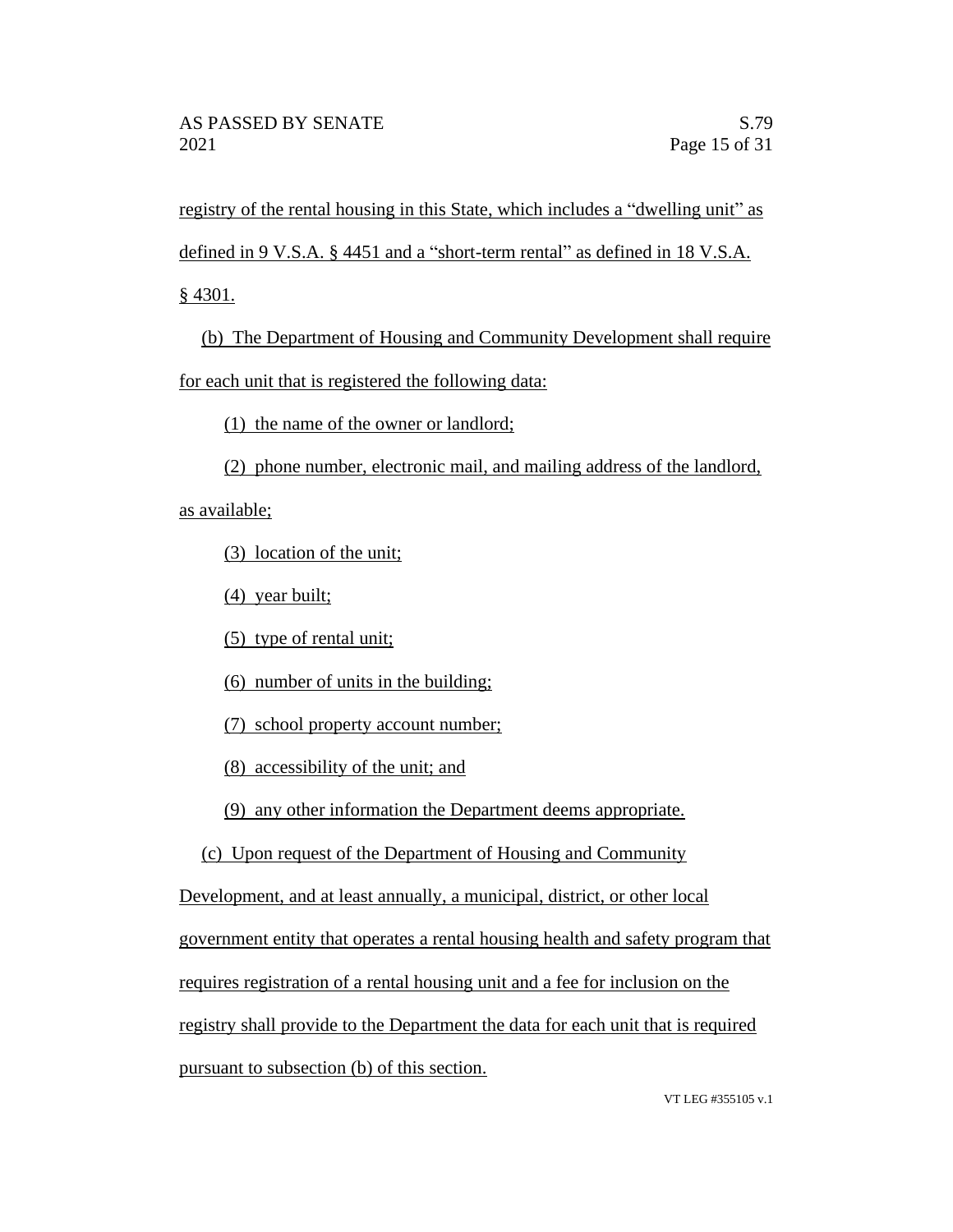(d) The registry, and data collected by the registry, shall be protected pursuant to 1 V.S.A.  $\S 317$  (c)(2) and may only be released to specifically designated persons who, in the discretion of the Department, shall use such data to further the public good. Registry data may not be disclosed to entities for the purposes of solicitation campaigns without express authority granted by the Department. Data about a specific unit may be disclosed to the owner or operator of the rental unit regulated by the registry for the purpose of informing the owner or operator of its registry status.

Sec. 3. 3 V.S.A. § 2479 is added to read:

# § 2479. RENTAL HOUSING REGISTRATION

(a) Except as provided in subsection (c) of this section, an owner of rental housing that is subject to 9 V.S.A. chapter 137 shall:

(1) file with the Department of Taxes the landlord certificate required for the renter's rebate or the renter credit program; and

(2) within 30 days of filing the certificate, register, provide the

information required by subsection 2478(b) of this title, and pay to the

Department of Housing and Community Development an annual registration

fee of \$35.00 per rental unit, unless the owner has within the preceding

12 months:

(A) registered the unit pursuant to subsection (b) of this section; or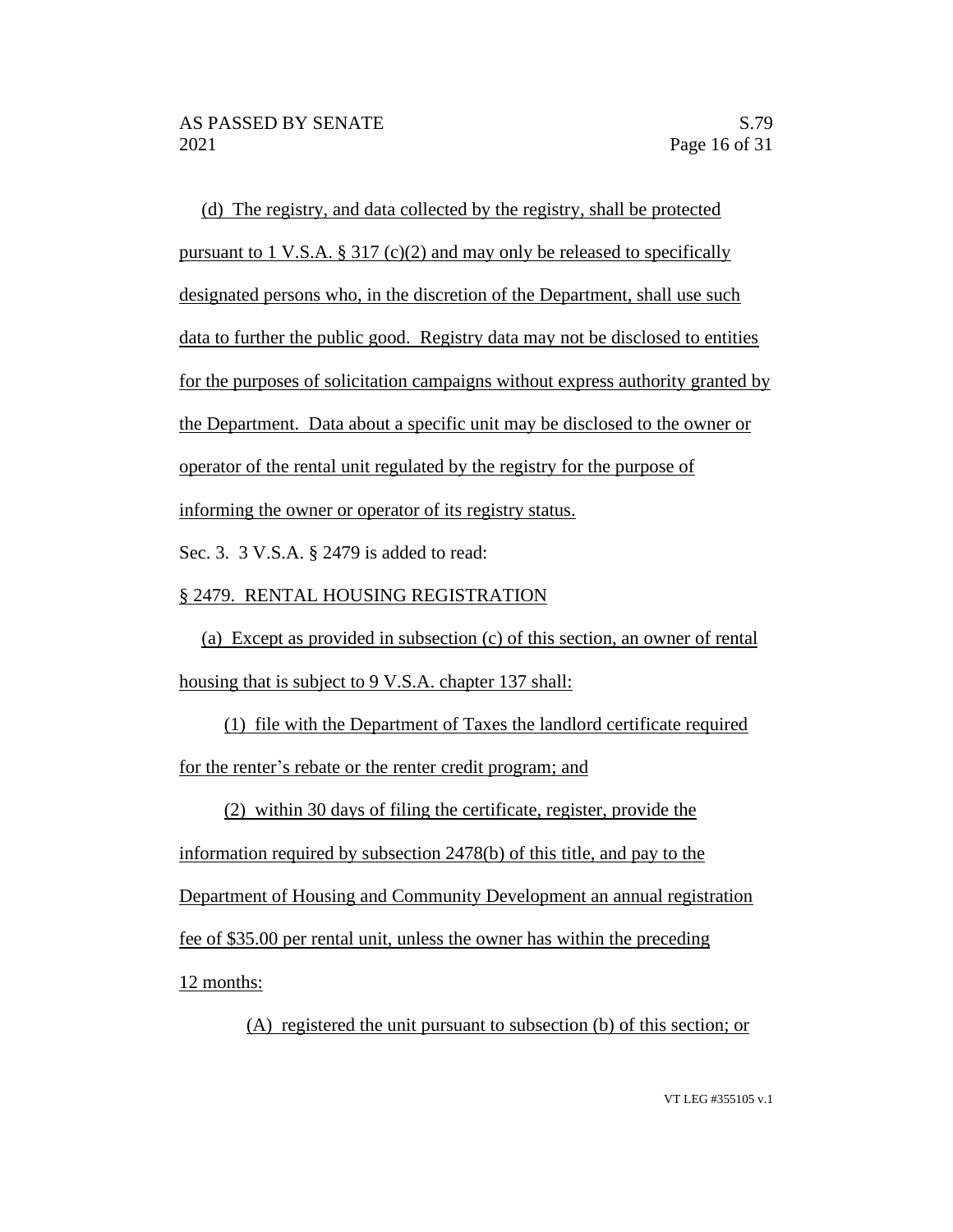(B) registered the unit with a municipal, district, or other local government entity that operates a rental housing health and safety program with a rental registry that complies with subsection 2478(b) of this title.

(b) Except as provided in subsection (c) of this section, an owner of a short-term rental, as defined in 18 V.S.A. § 4301, shall, annually, within 30 days of renting a unit, register with and pay to the Department of Housing and Community Development an annual registration fee of \$35.00 per rental unit, unless the owner has within the preceding 12 months:

(1) registered the unit pursuant to subsection (a) of this section; or

(2) registered the unit with a municipal, district, or other local government entity that operates a rental housing health and safety program with a rental registry that complies with subsection 2478(b) of this title.

 $(c)(1)$  An owner of a mobile home lot within a mobile home park who has registered the lot with the Department of Housing and Community Development and who does not own a mobile home on the lot is exempt from registering the lot pursuant to this section.

(2) An owner of a mobile home lot within a mobile home park who has registered the lot with the Department and who owns a mobile home on the lot that is available for rent or rented shall register the property with the Department and pay a fee equal to the fee required by subdivision (a)(2) of this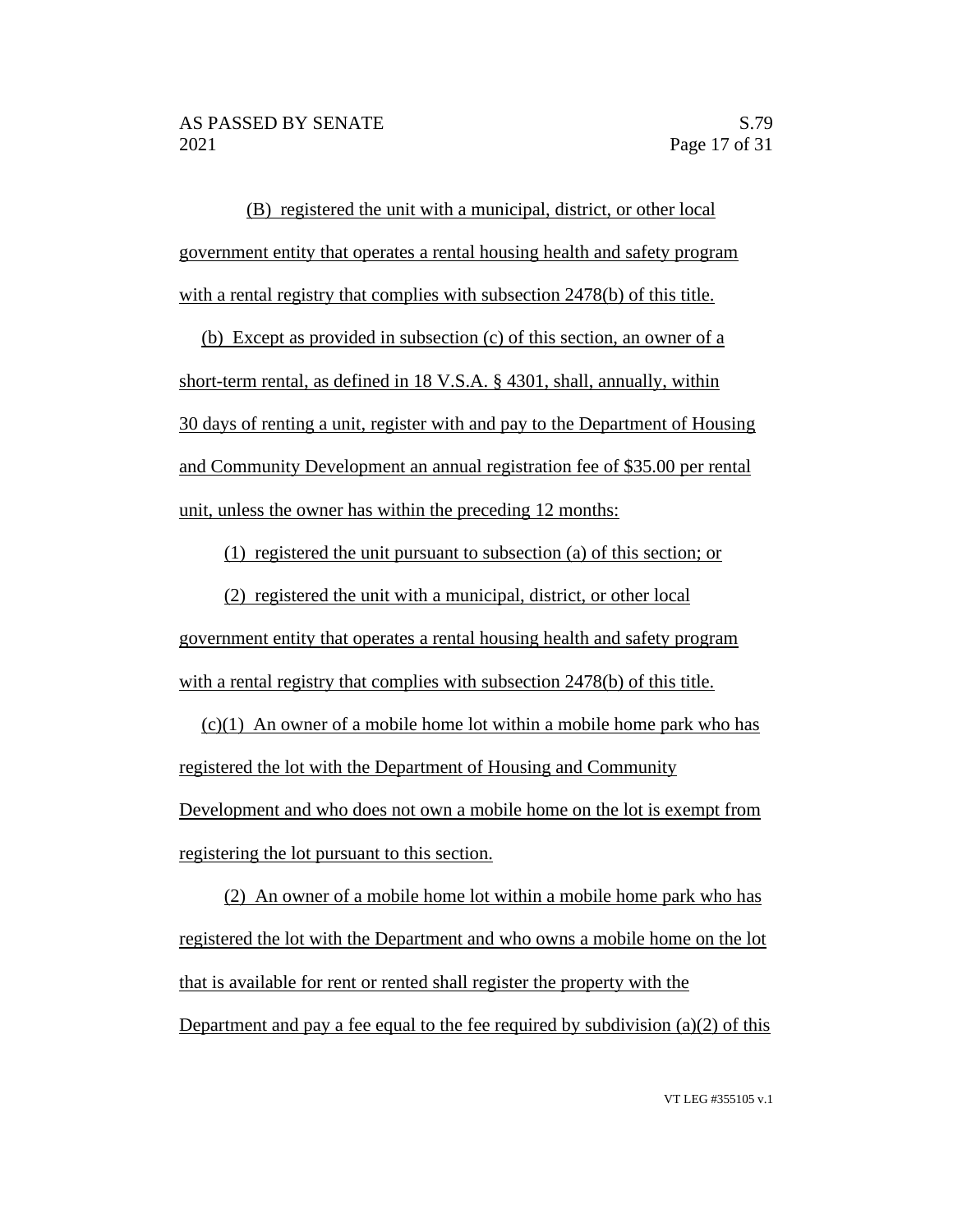section less any fee paid within the previous 12 months pursuant to 10 V.S.A.  $§ 6254(c).$ 

(3) An owner of a mobile home who rents the mobile home, whether located in a mobile home park, shall register pursuant to this section.

(d) An owner of rental housing who fails to register pursuant to this section shall pay a late registration fee of \$150.00 and may be subject to administrative penalties not to exceed \$5,000.00 for each violation.

(e) The Department of Housing and Community Development shall maintain the registration fees collected pursuant to this section in a special fund entitled the Rental Housing Safety Special Fund, the proceeds of which the Department shall use:

(1) to hire authorized staff to administer the registry and registration requirements imposed in this section and in section 2478 of this title; and

(2) to provide funding to the Department of Public Safety to hire authorized staff to conduct inspections and regulate rental housing pursuant to 20 V.S.A. chapter 173, subchapter 2.

\* \* \* Positions Authorized \* \* \*

## Sec. 4. DEPARTMENT OF PUBLIC SAFETY; POSITIONS

(a) The Department of Public Safety is authorized to create five full-time, classified Inspector positions in order to conduct rental housing health and

VT LEG #355105 v.1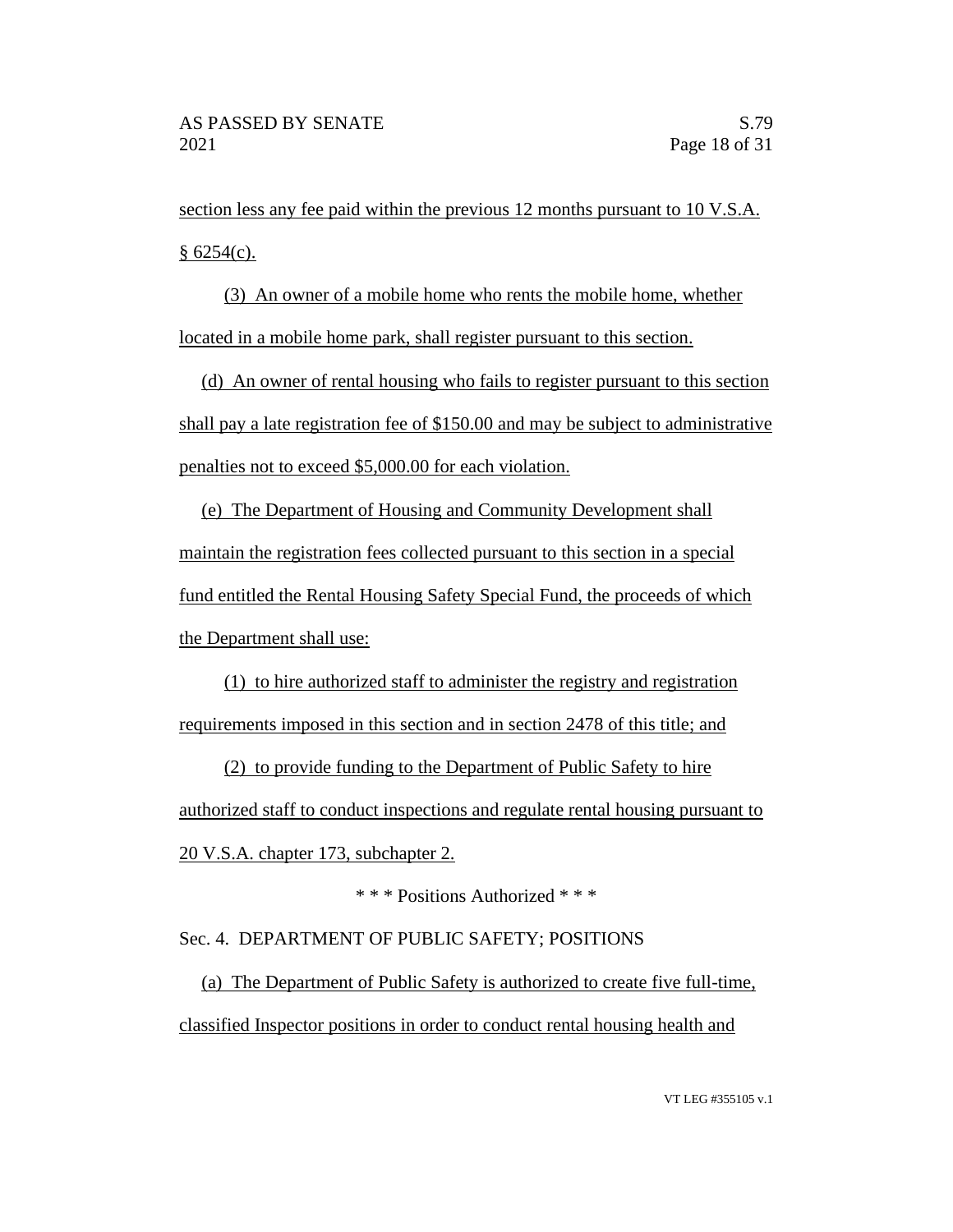safety inspections and enforcement pursuant to 20 V.S.A. chapter 173, subchapter 2.

(b) In fiscal year 2022, the amount of \$200,000.00 is appropriated from the General Fund to the Department of Public Safety as one-time startup funding to hire one or more Inspector positions authorized pursuant to subsection (a) of this section.

(c) The Department may hire additional Inspectors authorized by this section to the extent funds become available from the Rental Housing Safety Special Fund created and maintained pursuant to 3 V.S.A. § 2479.

#### Sec. 5. DEPARTMENT OF HOUSING AND COMMUNITY

## DEVELOPMENT; POSITIONS

(a) The Department of Housing and Community Development is authorized to create one full-time classified position and one half-time classified position to administer and enforce the registry requirements created in 3 V.S.A. § 2478.

(b) In fiscal year 2022, the amount of \$200,000.00 is appropriated from the General Fund to the Department of Housing and Community Development as one-time startup funding to hire one or more of the positions authorized pursuant to subsection (a) of this section.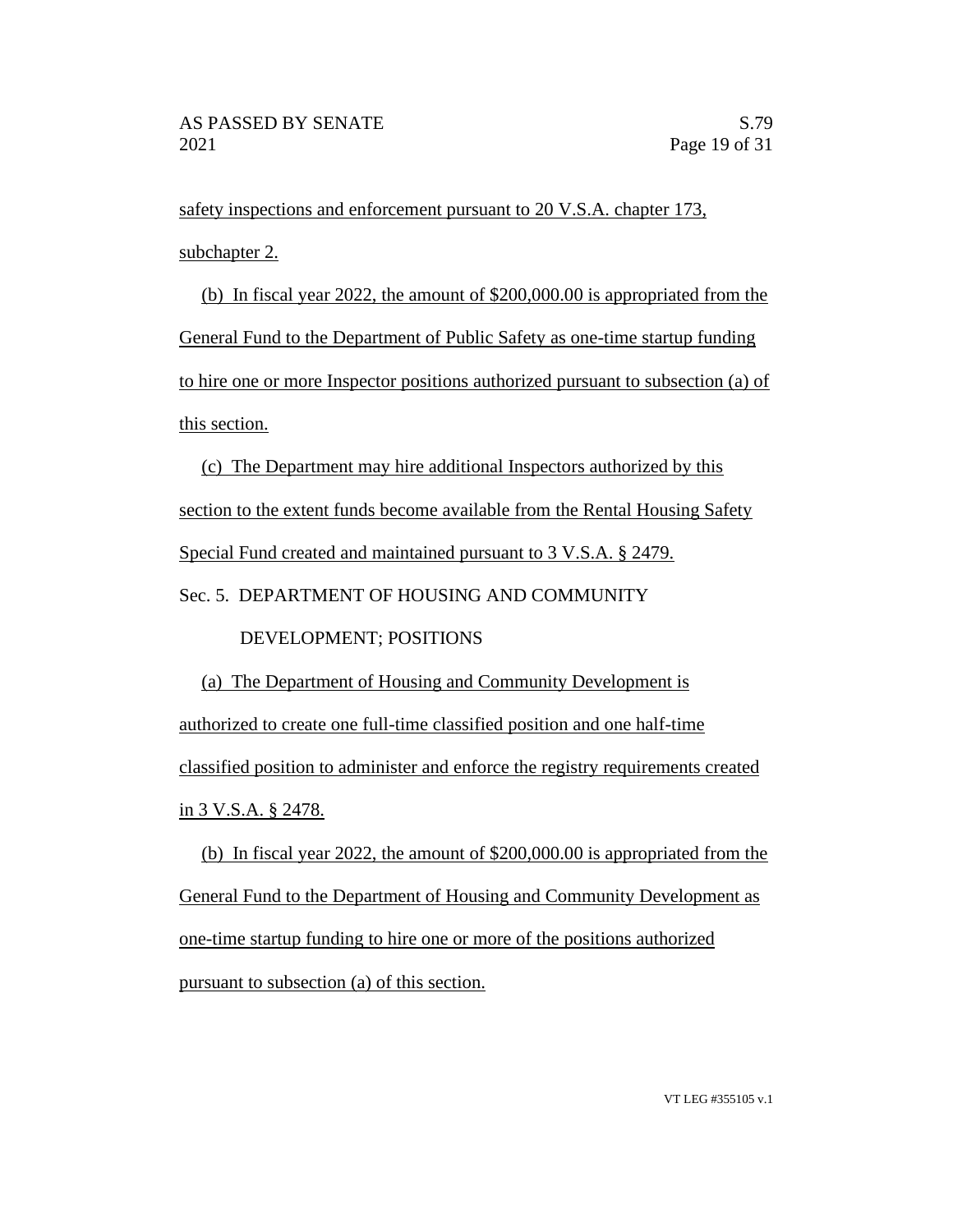(c) The Department may hire additional staff authorized by this section to the extent funds become available from the Rental Housing Safety Special Fund created and maintained pursuant to 3 V.S.A. § 2479.

\* \* \* Conforming Changes to Current Law Governing the Department of

Health, State Board of Health, and Local Health Officials \* \* \*

Sec. 6. 18 V.S.A. chapter 11 is amended to read:

CHAPTER 11. LOCAL HEALTH OFFICIALS

\* \* \*

§ 602a. DUTIES OF LOCAL HEALTH OFFICERS

(a) A local health officer, within his or her jurisdiction, shall:

(1) upon request of a landlord or tenant, or upon receipt of information regarding a condition that may be a public health hazard, conduct an investigation;

(2) enforce the provisions of this title, the rules promulgated, and permits issued thereunder;

(3) prevent, remove, or destroy any public health hazard, or mitigate any significant public health risk in accordance with the provisions of this title;

(4) in consultation with the Department, take the steps necessary to enforce all orders issued pursuant to chapter 3 of this title; and

VT LEG #355105 v.1 (5) have the authority to assist the Division of Fire Safety in inspecting rental housing pursuant to 20 V.S.A. chapter 173, subchapter 2, provided that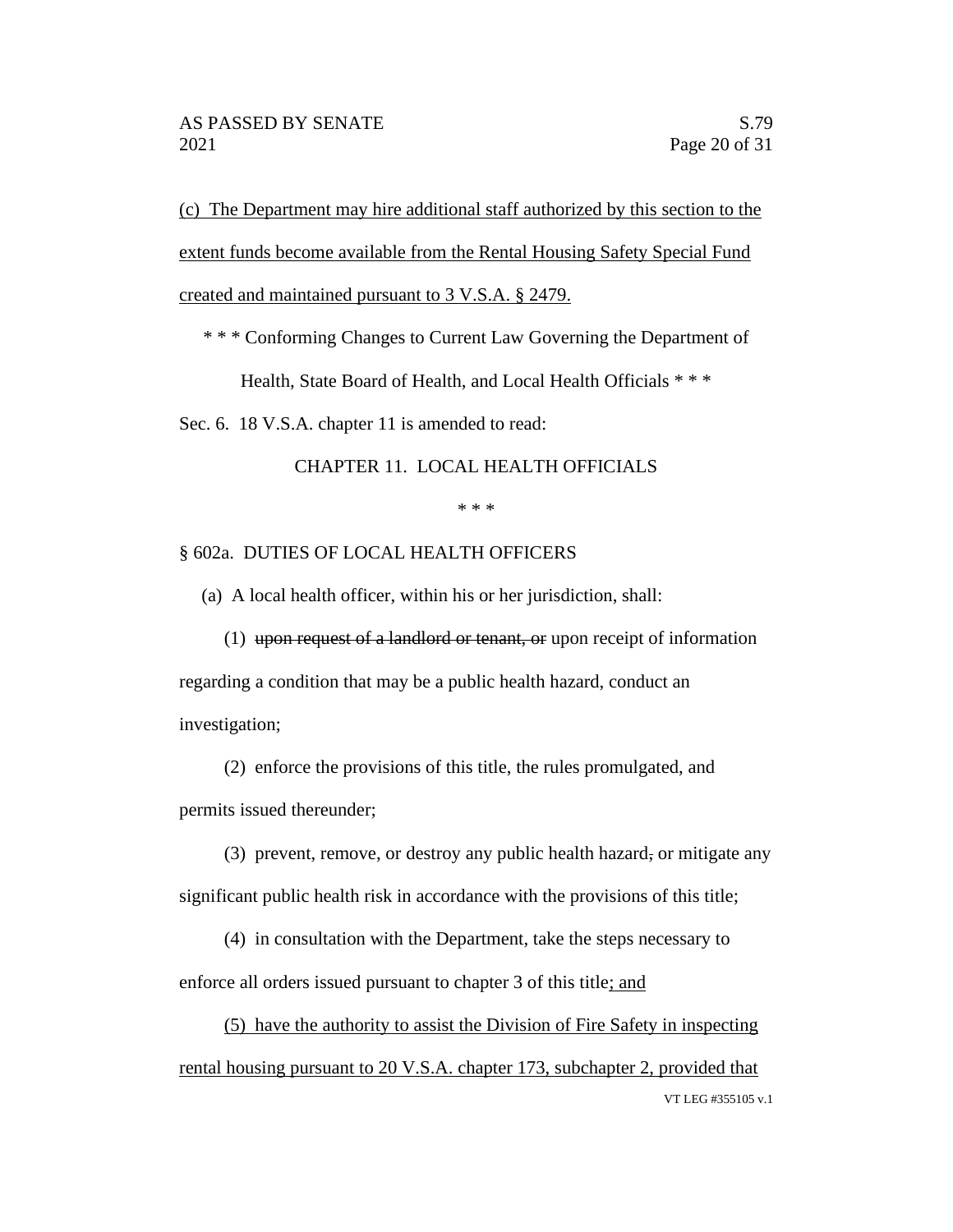if the local health officer inspects a rental property without an inspector from the Division, the offer shall issue an inspection report in compliance with 20 V.S.A § 2731(b).

(b) Upon discovery of violation or a public health hazard or public health risk that involves a public water system, a food or lodging establishment, or any other matter regulated by Department rule, the local health officer shall immediately notify the Division of Environmental Health. Upon discovery of any other violation, public health hazard, or public health risk, the local health officer shall notify the Division of Environmental Health within 48 hours of discovery of such violation or hazard and of any action taken by the officer.

#### § 603. RENTAL HOUSING SAFETY; INSPECTION REPORTS

 $(a)(1)$  When conducting an investigation of rental housing, a local health officer shall issue a written inspection report on the rental property using the protocols for implementing the Rental Housing Health Code of the Department or the municipality, in the case of a municipality that has established a code enforcement office.

(2) A written inspection report shall:

(A) contain findings of fact that serve as the basis of one or more violations;

(B) specify the requirements and timelines necessary to correct a violation;

VT LEG #355105 v.1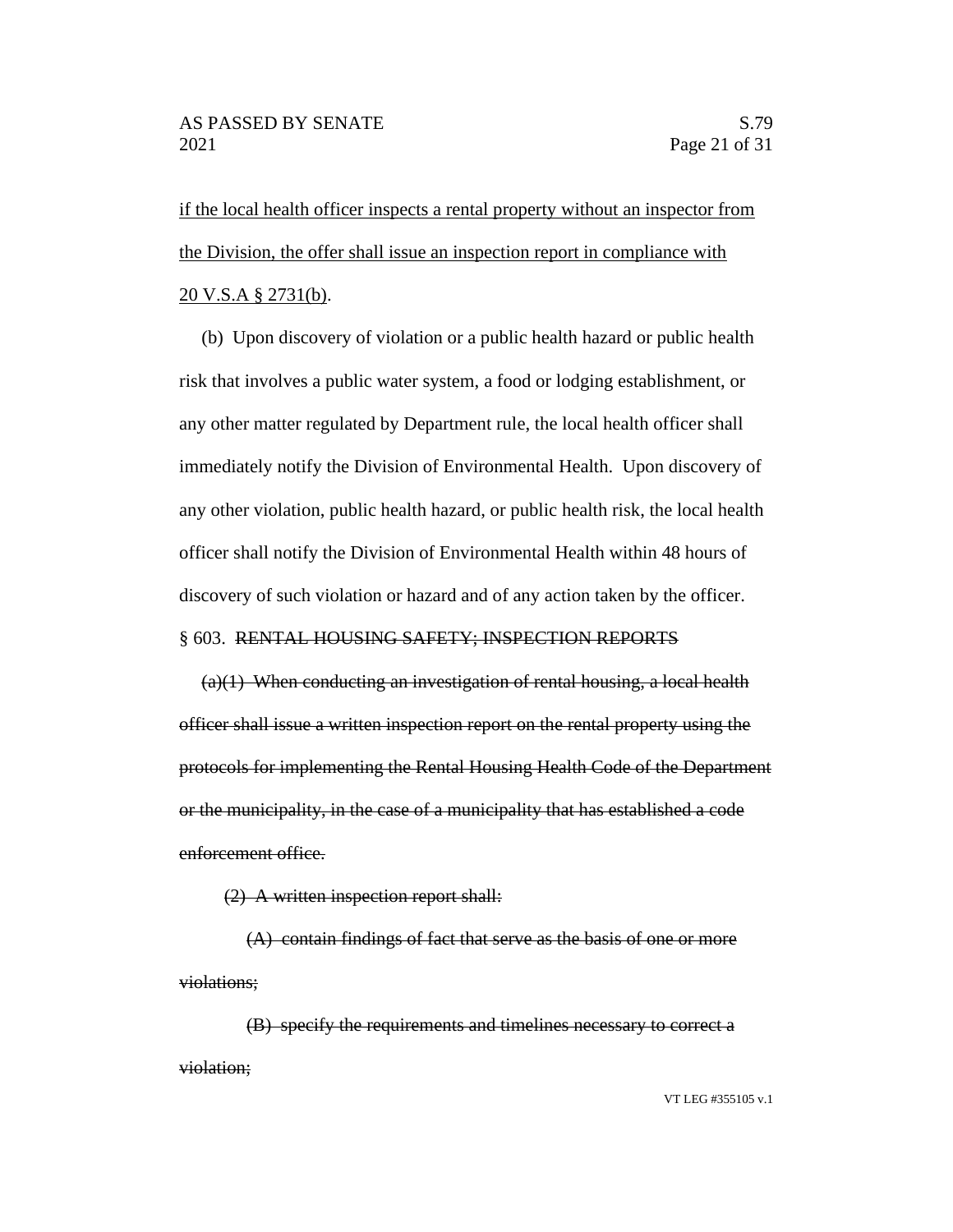(C) provide notice that the landlord is prohibited from renting the affected unit to a new tenant until the violation is corrected; and

(D) provide notice in plain language that the landlord and agents of the landlord must have access to the rental unit to make repairs as ordered by the health officer consistent with the access provisions in 9 V.S.A. § 4460.

(3) A local health officer shall:

(A) provide a copy of the inspection report to the landlord and any tenants affected by a violation by delivering the report electronically, in person, by first class mail, or by leaving a copy at each unit affected by the deficiency; and

 $(B)(i)$  if a municipality has established a code enforcement office, provide information on each inspection according to a schedule and in a format adopted by the Department in consultation with municipalities that have established code enforcement offices; or

(ii) if a municipality has not established a code enforcement office, provide information on each inspection to the Department within seven days of issuing the report using an electronic system designed for that purpose, or within 14 days by mail if the municipality is unable to utilize the electronic system.

VT LEG #355105 v.1 (4) If an entire property is affected by a violation, the local health officer shall post a copy of the inspection report in a common area of the property and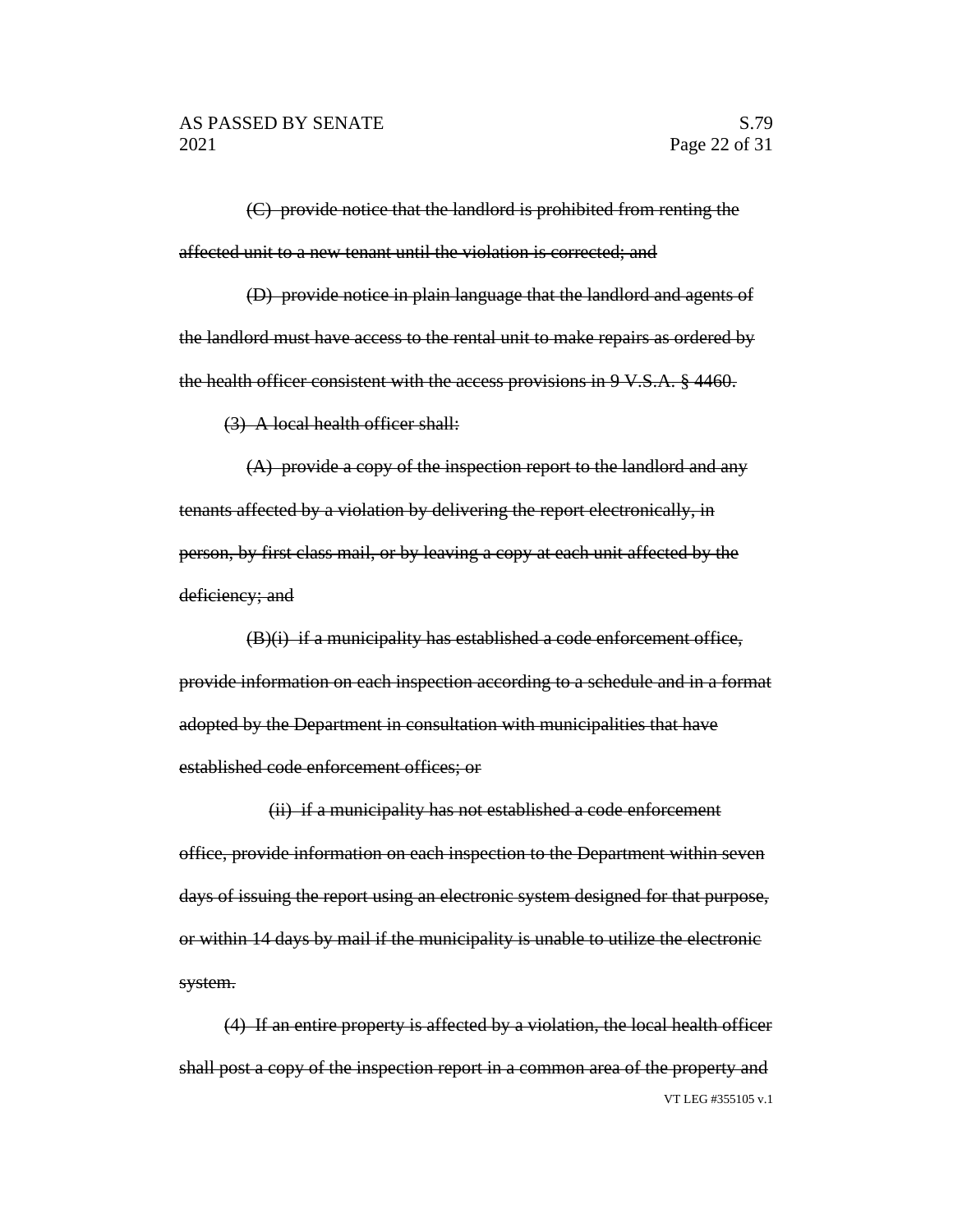include a prominent notice that the report shall not be removed until authorized by the local health officer.

(5) A municipality shall make an inspection report available as a public record.

 $(b)(1)$  A local health officer may impose a civil penalty of not more than \$200.00 per day for each violation that is not corrected by the date provided in the written inspection report, or when a unit is re-rented to a new tenant prior to the correction of a violation.

 $(2)(A)$  If the cumulative amount of penalties imposed pursuant to this subsection is \$800.00 or less, the local health officer, Department of Health, or State's Attorney may bring a civil enforcement action in the Judicial Bureau pursuant to 4 V.S.A. chapter 29.

(B) The waiver penalty for a violation in an action brought pursuant to this subsection is 50 percent of the full penalty amount.

(3) If the cumulative amount of penalties imposed pursuant to this subsection is more than \$800.00, or if injunctive relief is sought, the local health officer, Department of Health, or State's Attorney may commence an action in the Civil Division of the Superior Court for the county in which a violation occurred.

VT LEG #355105 v.1 (c) If a local health officer fails to conduct an investigation pursuant to section 602a of this title or fails to issue an inspection report pursuant to this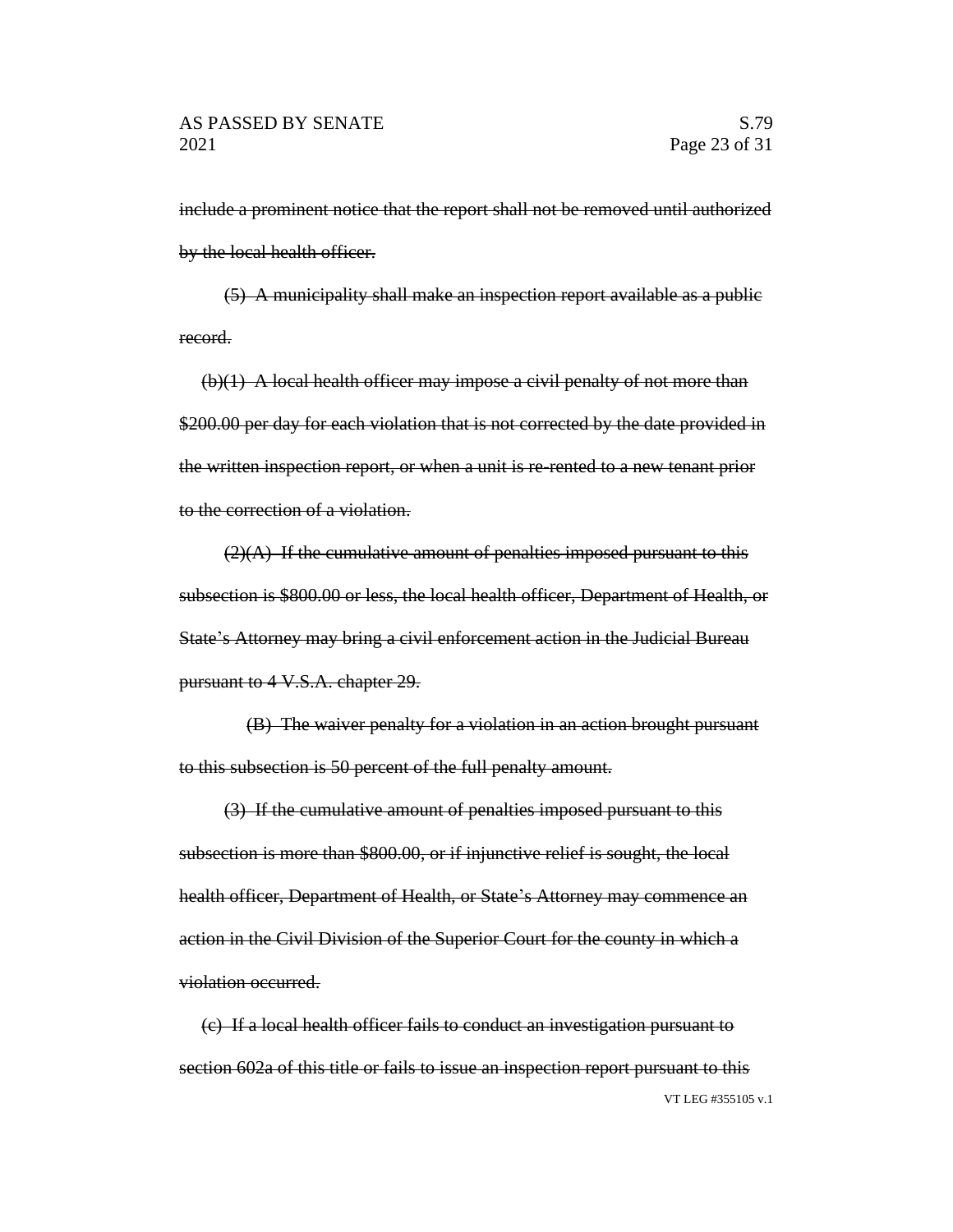section, a landlord or tenant may request that the Department, at its discretion, conduct an investigation or contact the local board of health to take action.

[Repealed.]

\* \* \*

\* \* \* Transition Provisions \* \* \*

# Sec. 7. RENTAL HOUSING HEALTH AND SAFETY; TRANSITION PROVISIONS

## (a) Notwithstanding any provision of law to the contrary:

(1) Until the Commissioner of Public Safety adopts rules governing rental housing health and safety pursuant to 20 V.S.A. § 2731, the Department of Health, local officials authorized by law, and the Department of Public Safety have concurrent authority to enforce the Vermont Rental Housing Health Code adopted by the Department of Health pursuant to 18 V.S.A. § 102, 3 V.S.A. § 3003(a), and 3 V.S.A. § 801(b)(11).

(2) The Commissioner of Public Safety may immediately adopt a rule incorporating the Rental Housing Health Code without following the procedures otherwise required for general rulemaking in 3 V.S.A. chapter 25.

(3) Except as provided in subdivision (2) of this subsection, the Commissioner of Public Safety shall comply with the requirements for general rulemaking in 3 V.S.A. chapter 25 when adopting rules governing rental housing health and safety.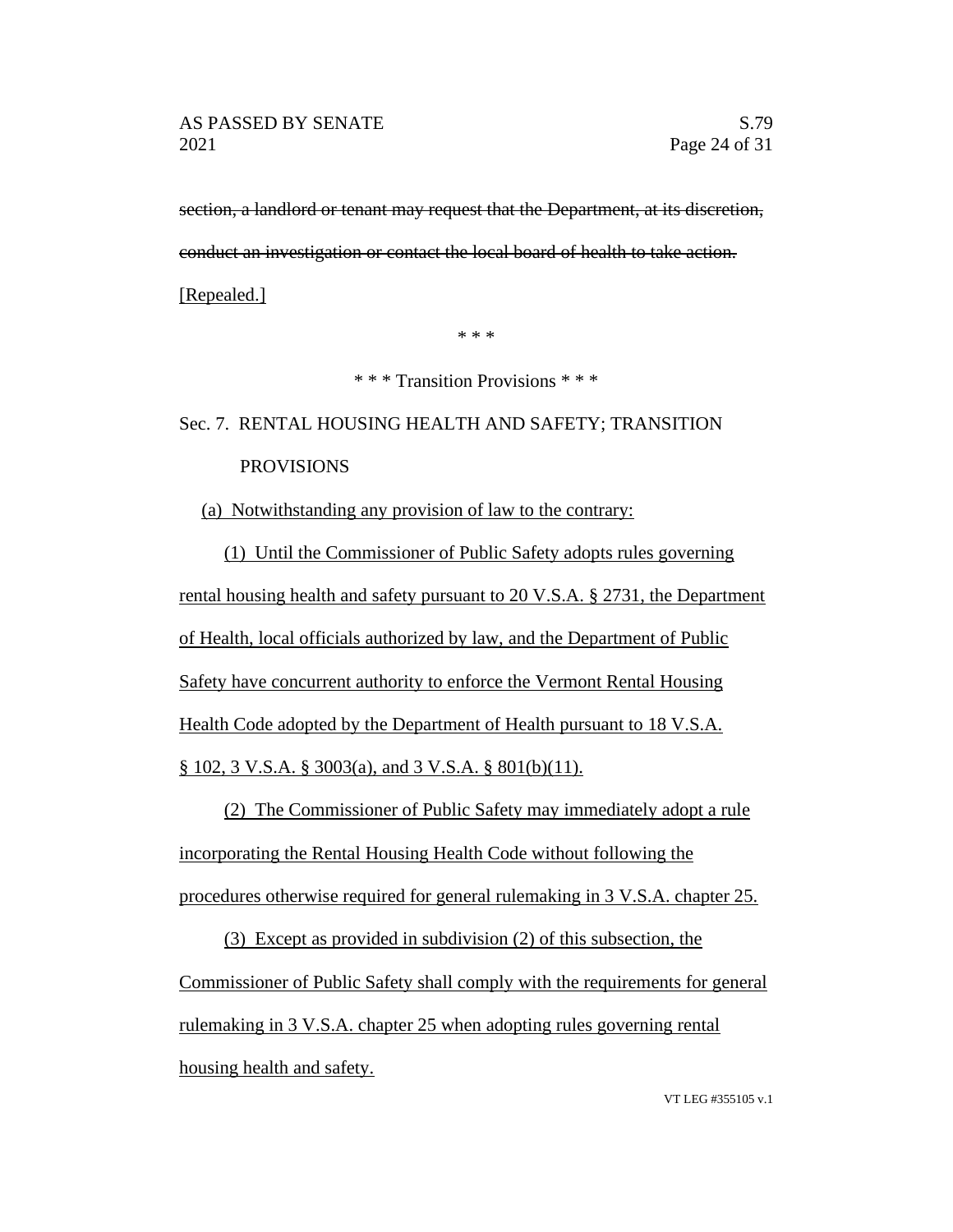(b) Upon the adoption of rules governing rental housing health and safety pursuant to the authority in 20 V.S.A. § 2731:

(1) the Department of Public Safety is the State government entity with primary authority to enforce State laws governing rental housing health and safety;

(2) the Department of Public Safety and local officials have concurrent authority to enforce State and local laws governing rental housing health and safety pursuant to 18 V.S.A. chapter 11; 20 V.S.A. chapter 173, subchapter 2; 24 V.S.A. chapters 83 and 123; and applicable municipal law; and

(3) the Department of Health, the State Board of Health, and local health officials have concurrent authority to enforce State and local laws governing public health hazards and public health risks, as those terms are defined in

18 V.S.A. § 2, pursuant to 18 V.S.A. chapters 1, 3, and 11.

\* \* \* Vermont Housing Investments \* \* \*

Sec. 8. VERMONT RENTAL HOUSING INVESTMENT PROGRAM; PURPOSE

VT LEG #355105 v.1 (a) Recognizing that Vermont's rental housing stock is some of the oldest in the country and that much of it needs to be updated to meet code requirements and other standards, the Vermont Rental Housing Investment Program is intended to incentivize private apartment owners to make significant improvements to both housing quality and weatherization by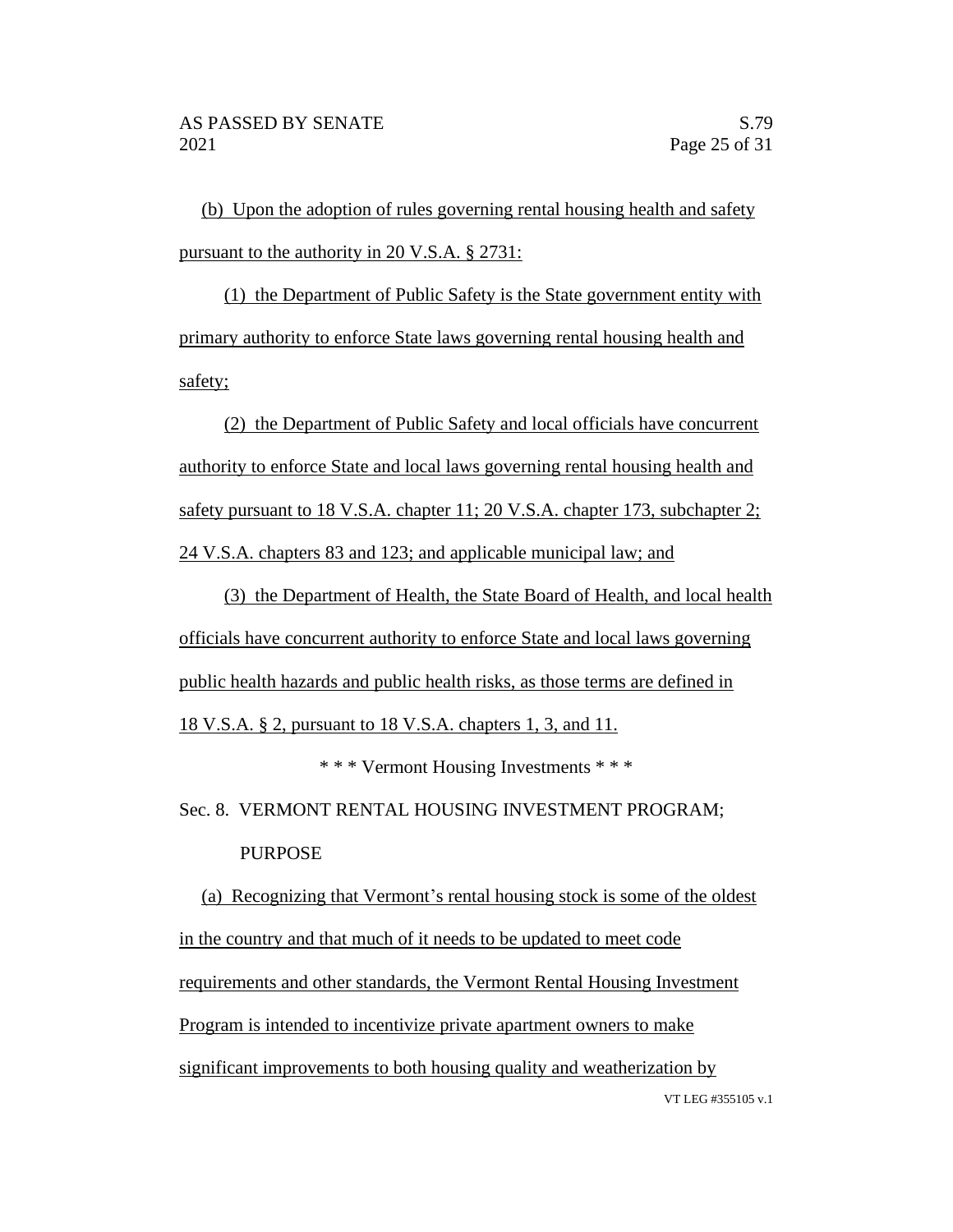providing grants and forgivable loans that are matched in part by the property owner.

(b) The Program seeks to take the lessons learned from the successful Rehousing Recovery Program established with funds provided by the Federal CARES Act and implement them in a State-funded program. Sec. 9. 10 V.S.A. chapter 29, subchapter 3 is added to read: Subchapter 3. Housing; Investments

# § 699. VERMONT RENTAL HOUSING INVESTMENT PROGRAM

(a) Creation of program.

(1) The Department of Housing and Community Development shall design and implement the Vermont Rental Housing Investment Program through which the Department shall award funding to statewide or regional nonprofit housing organizations, or both, to provide competitive grants and forgivable loans to private landlords for the rehabilitation and weatherization of eligible rental housing units.

(2) The Department shall develop statewide standards for the Program, including factors that partner organizations shall use to evaluate applications and award grants and forgivable loans.

(b) Eligible rental housing units. The following units are eligible for a grant or forgivable loan through the Program: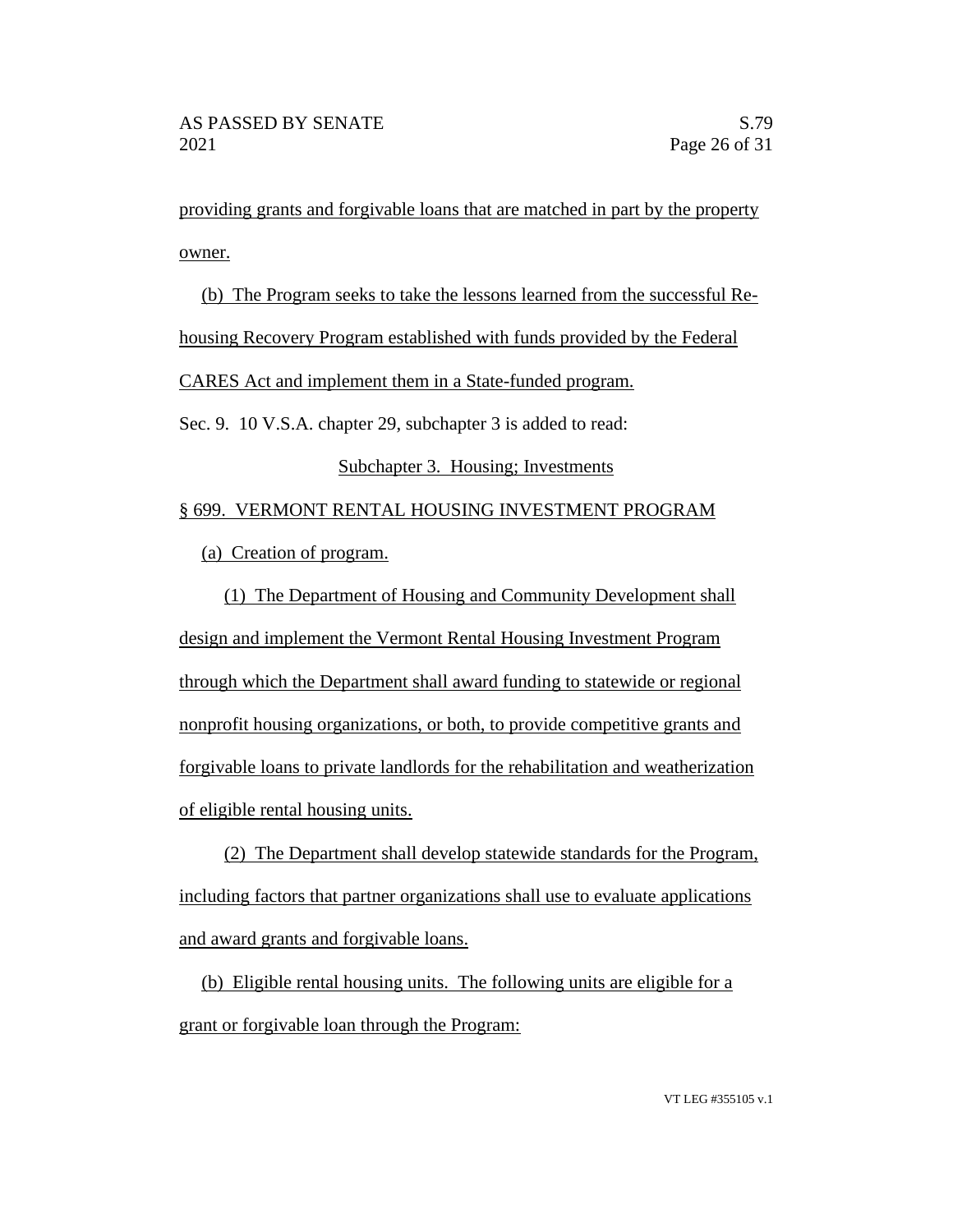(1) Non-code compliant. The unit does not comply with the requirements of applicable building, housing, or health laws.

(2) Vacant. The unit has not been leased or occupied for at least 90 days prior to the date of application and remains unoccupied on the date of the award.

(3) Accessory dwelling. The unit is an accessory dwelling unit that meets the requirements of 24 V.S.A. § 4412(1)(E).

(c) Administration. The Department shall require a housing organization that receives funding under the Program to adopt:

(1) a standard application form that describes the application process and includes instructions and examples to help landlords apply;

(2) an award process that ensures equitable selection of landlords, subject to a housing organization's exercise of discretion based on the factors adopted by the Department pursuant to subsection (a) of this section; and

(3) a grants and loan management system that ensures accountability for funds awarded.

(d) Program requirements applicable to grants and forgivable loans.

(1) A grant or loan shall not exceed \$30,000 per unit.

(2) A landlord shall contribute matching funds or in-kind services that equal or exceed 20 percent of the value of the grant or loan.

(3) A project shall include a weatherization component.

VT LEG #355105 v.1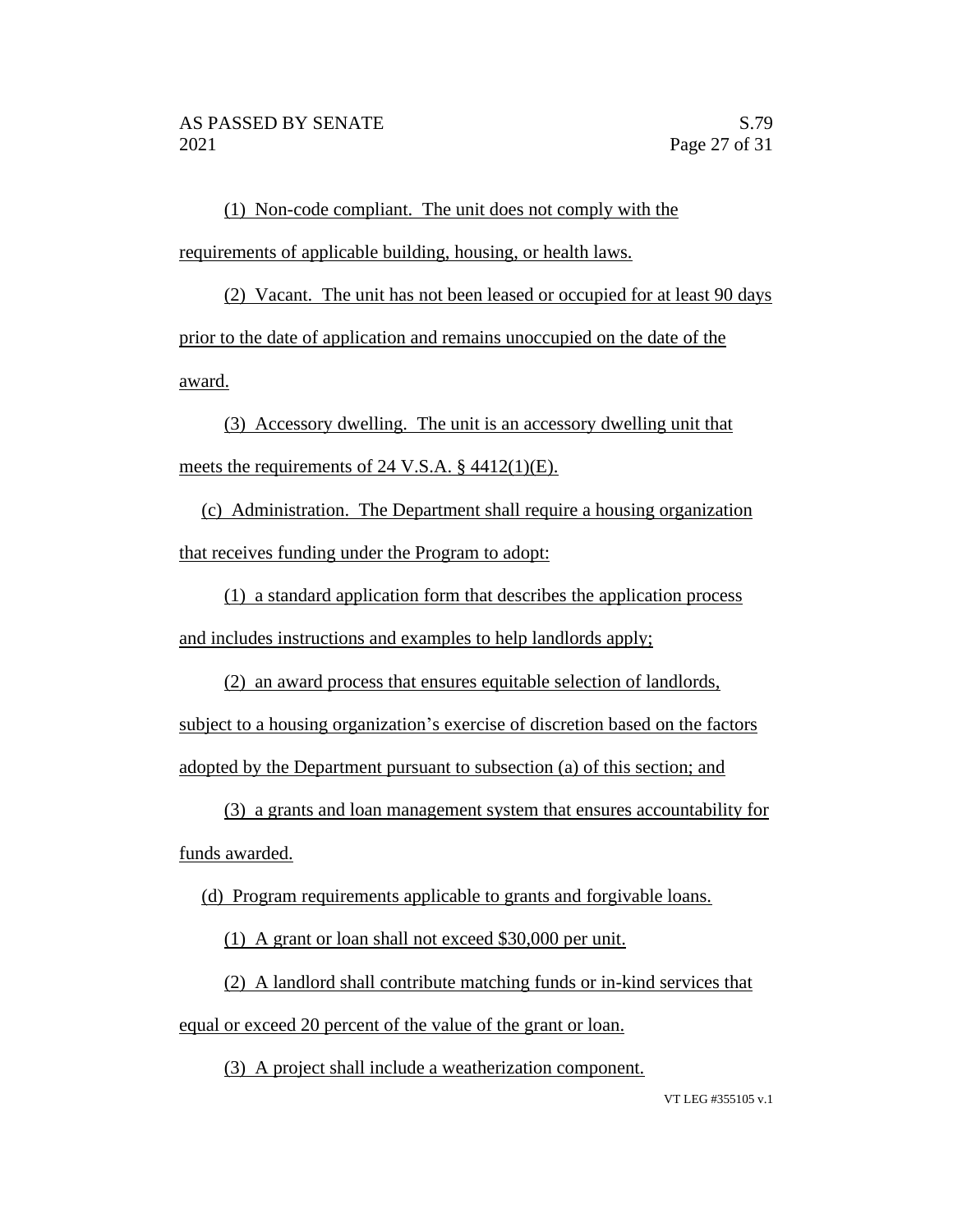(4) A project shall comply with applicable building, housing, and health laws.

(5) The terms and conditions of a grant or loan agreement apply to the original recipient and to a successor in interest for the period the grant or loan agreement is in effect.

(6) The identity of a recipient and the amount of a grant or forgivable loan are public records that shall be available for public copying and inspection and the Department shall publish this information at least monthly on its website.

(e) Program requirements applicable to grants. For a grant awarded under the Program, the following requirements apply for a minimum period of five years:

(1) A landlord shall coordinate with nonprofit housing partners and local coordinated entry organizations to identify potential tenants.

 $(2)(A)$  Except as provided in subdivision  $(2)(B)$  of this subsection, a landlord shall lease the unit to a household that is exiting homelessness.

(B) If, upon petition of the landlord, the Department or the housing organization that issued the grant determines that a household exiting homelessness is not available to lease the unit, then the landlord shall lease the unit: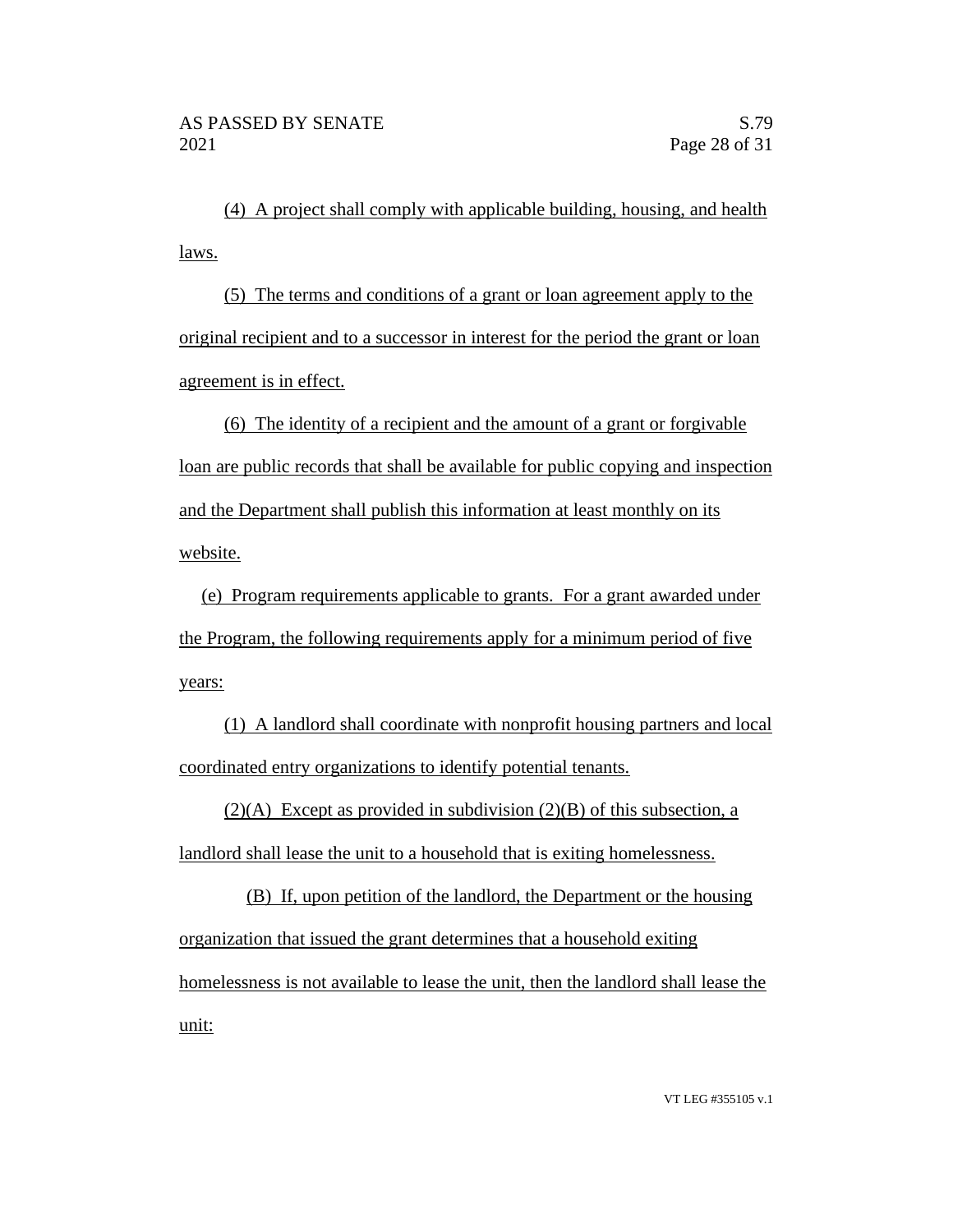(i) to a household with an income equal to or less than 80 percent of area median income; or

(ii) if such a household is unavailable, to another household with the approval of the Department or housing organization.

(3)(A) A landlord shall accept any housing vouchers that are available to pay all, or a portion of, the tenant's rent and utilities.

(B) If no housing voucher or federal or State subsidy is available, the total cost of rent for the unit, including utilities not covered by rent payments, shall not exceed the applicable fair market rent established by the Department of Housing and Urban Development.

(4)(A) A landlord may convert a grant to a forgivable loan upon approval of the Department and the housing organization that approved the grant.

(B) A landlord who converts a grant to a forgivable loan shall receive a 10 percent credit for loan forgiveness for each year in which the landlord participates in the grant program.

(f) Requirements applicable to forgivable loans. For a forgivable loan awarded under the Program, the following requirements apply for a minimum period of 10 years:

(1)(A) A landlord shall accept any housing vouchers that are available to pay all, or a portion of, the tenant's rent and utilities.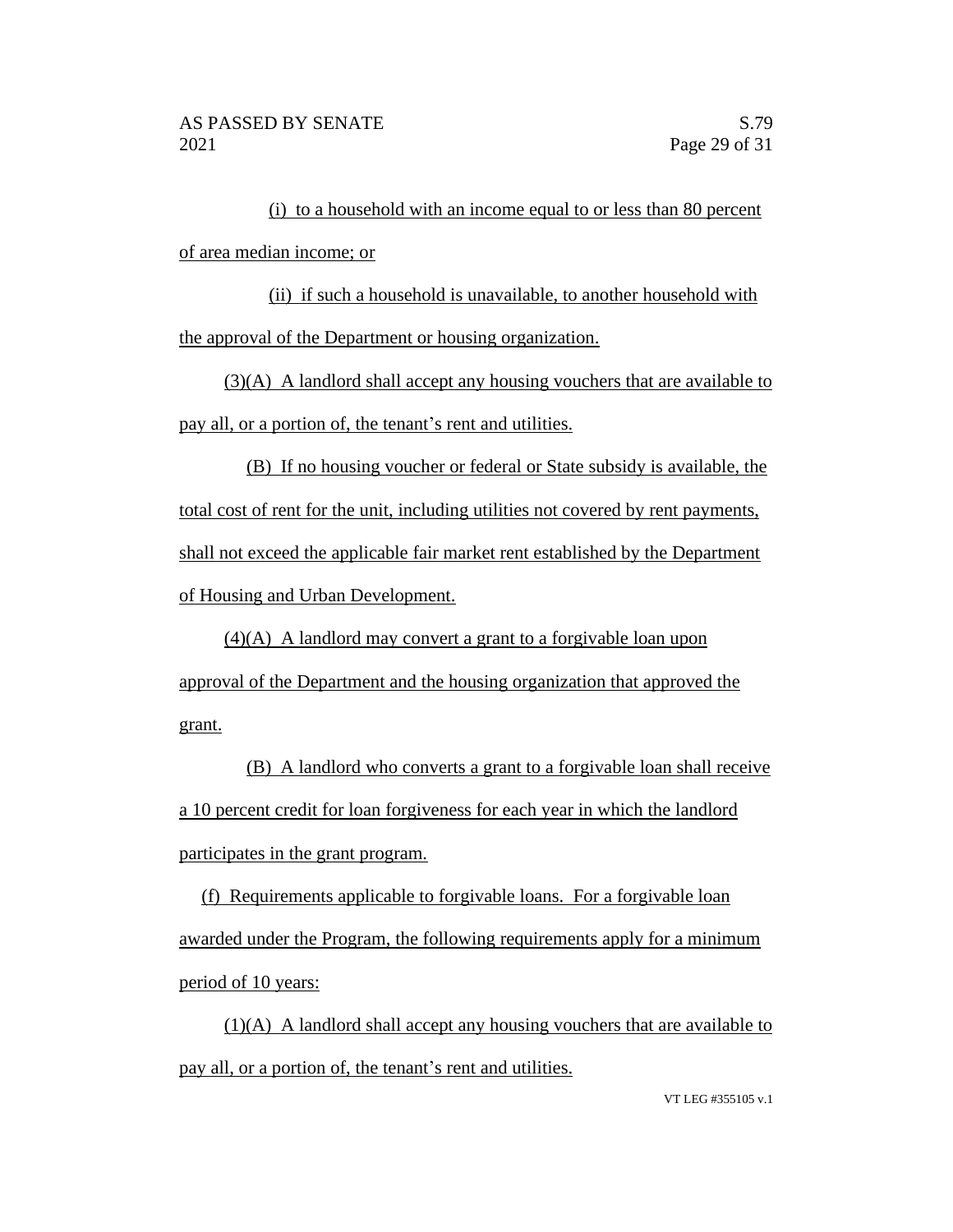(B) If no housing voucher or federal or State subsidy is available, the cost of rent for the unit, including utilities not covered by rent payments, shall not exceed the applicable fair market rent established by the Department of Housing and Urban Development.

(2) The Department shall forgive 10 percent of the amount of a forgivable loan for each year a landlord participates in the loan program.

(g) Lien priority. A lien for a grant converted to a loan or for a forgivable loan issued pursuant to this section is subordinate to:

(1) a lien on the property in existence at the time the lien for rehabilitation and weatherization of the rental housing unit is filed in the land records; and

(2) a first mortgage on the property that is refinanced and recorded after the lien for rehabilitation and weatherization of the rental housing unit is filed in the land records.

Sec. 10. REPORT

On or before February 15, 2022 the Department of Housing and Community Development shall report to the General Assembly concerning the design, implementation, and outcomes of the Vermont Housing Investment Program, including findings and any recommendations related to the amount of grant awards.